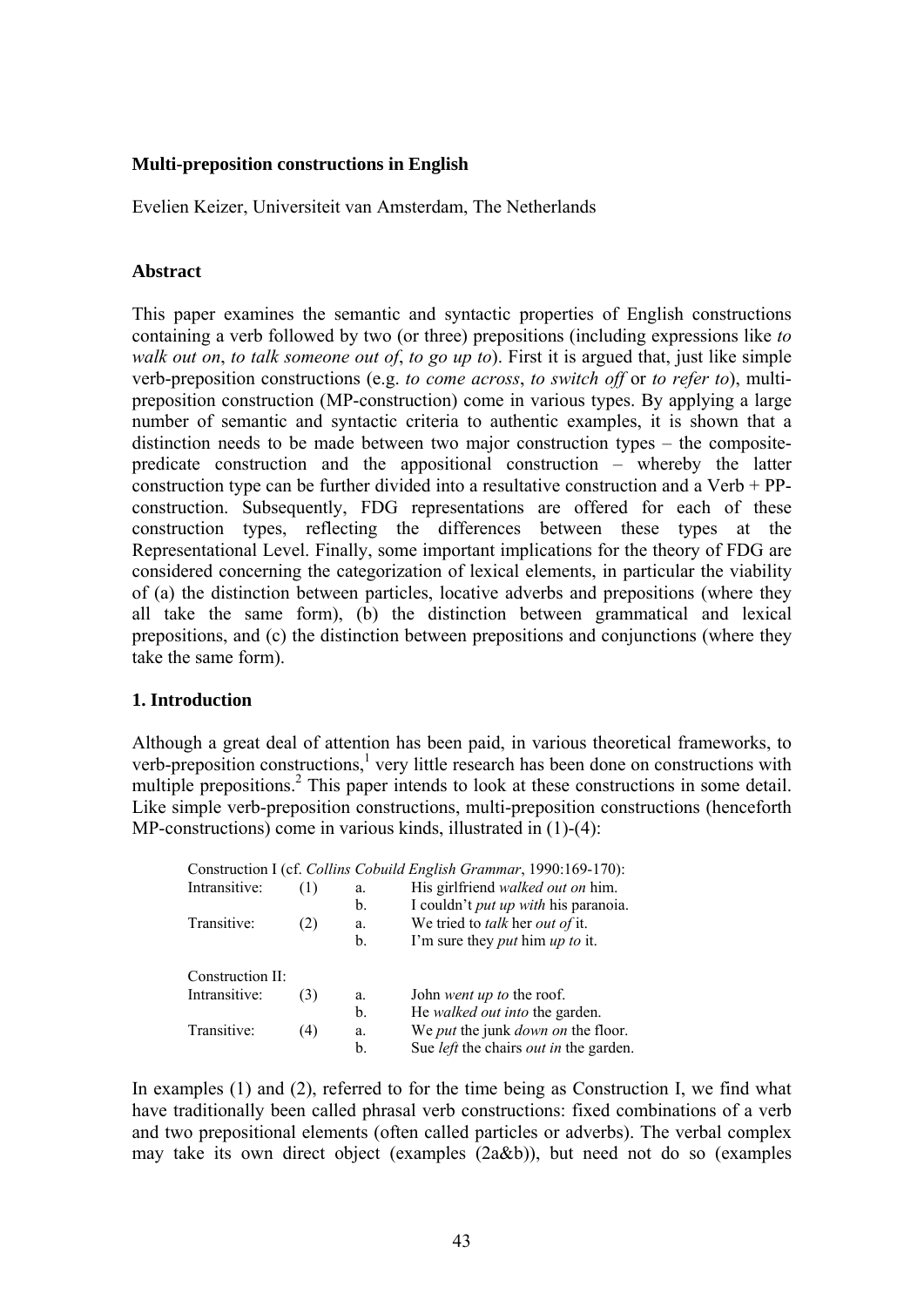(1a&b)). In examples (3) and (4) (Construction II), the verb and the two prepositional elements are not generally regarded as forming one semantic or syntactic unit. The exact relation between the verb and the two prepositions, and the internal structure of the prepositional unit is, however, far from clear.

Part of this paper will be based on some recent work on prepositions and verbpreposition constructions in FGD (Keizer 2008, in press). It will be demonstrated that although there are important parallels between simple verb-preposition constructions and MP-constructions, these parallels are not perfect, and that MP-constructions definitely merit their own treatment and analysis. In addition, I will discuss some broader implications for the theory of FDG.

Before starting the discussion, I would like to comment briefly on the data and method used. Throughout the paper, use will be made of authentic data from a variety of sources: the ICE-GB-Corpus, the British National Corpus (BNC), the Corpus of Contemporary American English (COCA) and the Internet (Google search). These data will be used, first, to establish the semantic properties of the various MP-constructions (see A. below). Secondly, the data are used to find out to what extent any semantic differences between these constructions are reflected in their syntactic behaviour (see B. below), in accordance with the basic principle of FDG that only those semantic distinctions that are formally expressed in a language are relevant for the grammar of a language:

[FDG] is form-oriented in providing, for each of the languages analysed, an account of only those interpersonal and representational phenomena which are reflected in morphosyntactic or phonological form. (Hengeveld and Mackenzie 2008:39; see also Hengeveld and Mackenzie 2008:15).

Previous research into MP-constructions, supplemented by an analysis of the data, suggests that at least the following semantic and syntactic criteria are relevant to an understanding of the internal structure of MP-constructions. In what follows these criteria will therefore be applied to the constructions in (1)-(4):

## *A. Semantic criteria*:

- (i) To what extent does the verb retain its original meaning?
- (ii) Does the verb have its usual valency?
- (iii) Is there a resultative relation between the prepositional unit and any of the arguments?
- (iv) Does the verb 'select' a particular preposition?

## *B. Syntactic criteria*:

- (i) Does the construction allow 'extraction' (clefting, questioning and fronting) of the prepositional unit?
- (ii) Does the construction allow for coordination of the prepositional unit?
- (iii) Does the prepositional unit occur independently in other syntactic environments?
- (iv) Can either of the prepositional elements be omitted (without affecting the internal structure of the construction)?
- (v) Does the construction allow sequences of more than two prepositions?
- (vi) Does the construction allow for alternative word orders (reversibility)?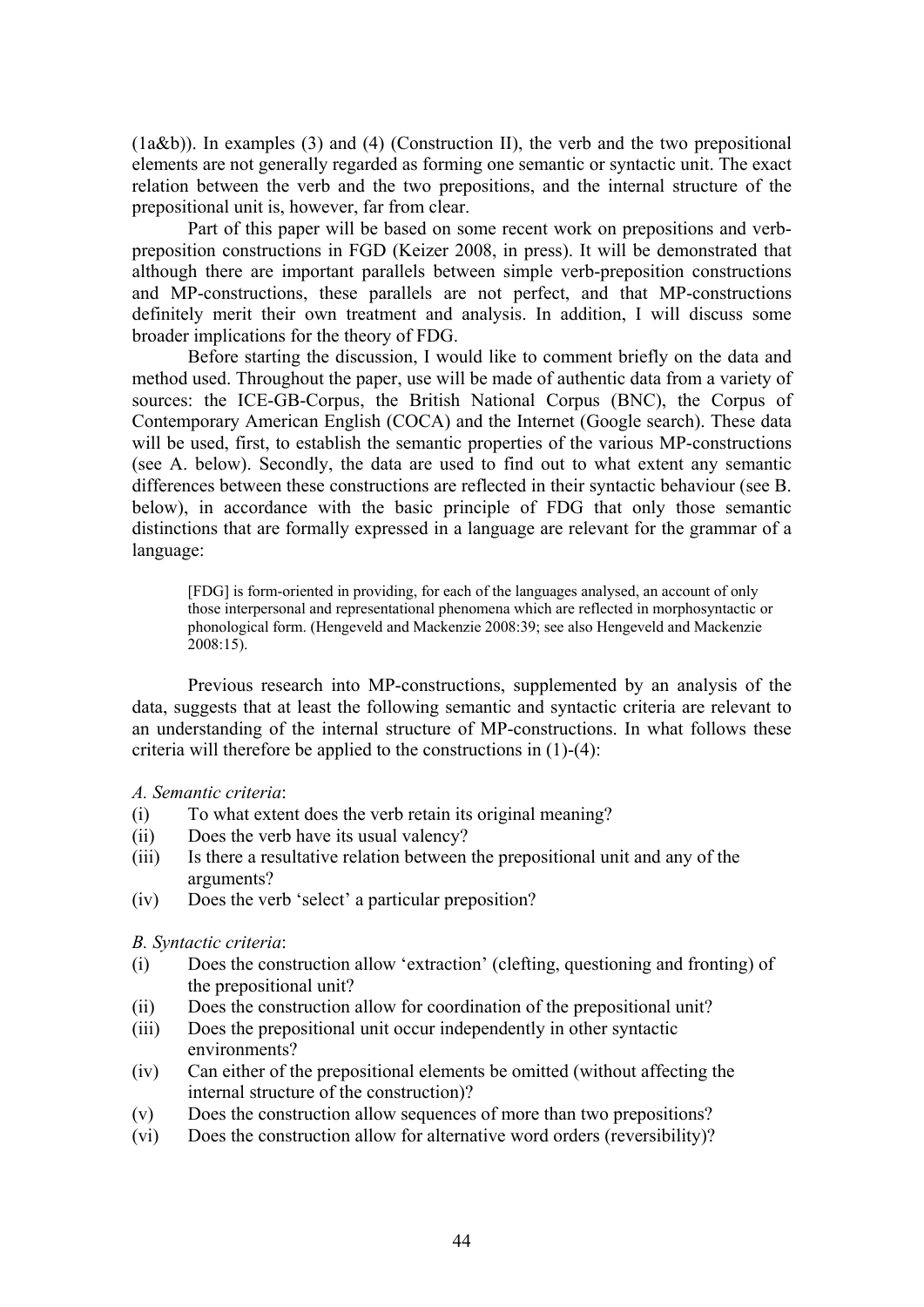## **2. Earlier treatments**

As mentioned before, MP-constructions have not been studied in much detail. Hengeveld and Mackenzie (2008:232-233) analyse sentences like (5a) as involving a directional argument (*to the station*) and a locative expression (*down*) modifying the verb; the string *went down* is, in other words, regarded as forming a semantic unit:

| (5) | a. | He <i>went down</i> to the station.                               |
|-----|----|-------------------------------------------------------------------|
|     |    | $(f_i: go_V(f_i): [(l_i: (f_i: down (f_i)) (l_i)) (f_i)_{\Phi}])$ |
|     |    | Hengeveld and Mackenzie (2008:232)                                |

Hengeveld and Mackenzie give the following reasons for adopting this analysis:

The close relationship of these modifiers with the verbs they modify shows up not only in the fact that they are restricted in use to movement verbs, but also in that many languages encode directional meanings lexically. (Hengeveld and Mackenzie 2008:232)

To illustrate the second point, Hengeveld and Mackenzie mention Spanish *baj-ó* 'he went down' and German *her-kommen* 'to come here'. One may doubt, however, the validity of this argument: the fact that a particular language uses a single lexeme to denote a certain concept does not mean that the combination of words used to denote that same concept in another language must also form a semantic unit.<sup>3</sup> The first reason given for analysing *went down* as one unit is also problematic: as shown by the examples in (6), modifiers like *down*, *up* and *away* are not restricted in use to movement verbs:

- (6) a. The next time I went down, I *stayed down* (BNC) b. Safety experts recommend that children never sled head-first or while *lying down* on their stomachs. (COCA) c. we didn't used to see much of it when we *lived up* in Manchester (BNC)
	- d. "I told you I'd be back, but perhaps I *stayed away* too long…" (BNC)

Moreover, as will be demonstrated in detail later on, there is compelling formal evidence that in (5a) it is *down to the station* which forms one unit, rather than the combination *went down*.

Within the generative framework, Den Dikken (1995:144) proposes an analysis of sentences like (7a) as involving two Small Clauses. In SC2, the PP *on the shelf* is predicative,  $\theta$ -marking *a book*. In SC<sub>1</sub>, *down* is the SC-predicate, predicating over SC<sub>2</sub>. This higher SC is the complement of the verb *put*:

(7) a. John put (down) the book (down) on the shelf

a'.  $\left[\begin{array}{cc} \sqrt{2} & \sqrt{2} \\ \sqrt{2} & \sqrt{2} \end{array} \right] \left[\begin{array}{c} \sqrt{2} & \sqrt{2} \\ \sqrt{2} & \sqrt{2} \end{array} \right]$  [ $\sqrt{2}$  |  $\sqrt{2}$  |  $\sqrt{2}$  |  $\sqrt{2}$  |  $\sqrt{2}$  |  $\sqrt{2}$  |  $\sqrt{2}$  |  $\sqrt{2}$  |  $\sqrt{2}$  |  $\sqrt{2}$  |  $\sqrt{2}$  |  $\sqrt{2}$  |  $\sqrt{2}$  |  $\sqrt$ 

I agree with Den Dikken that the string *the book down on the shelf* forms one constituent. I do not, however, agree with the internal structure Den Dikken assigns to this phrase, as I find it semantically implausible (it would mean that 'the book being on the shelf' is 'down'). In what follows I will defend the view that *on the shelf* functions as a further specification (appositional modification) of *down*. 5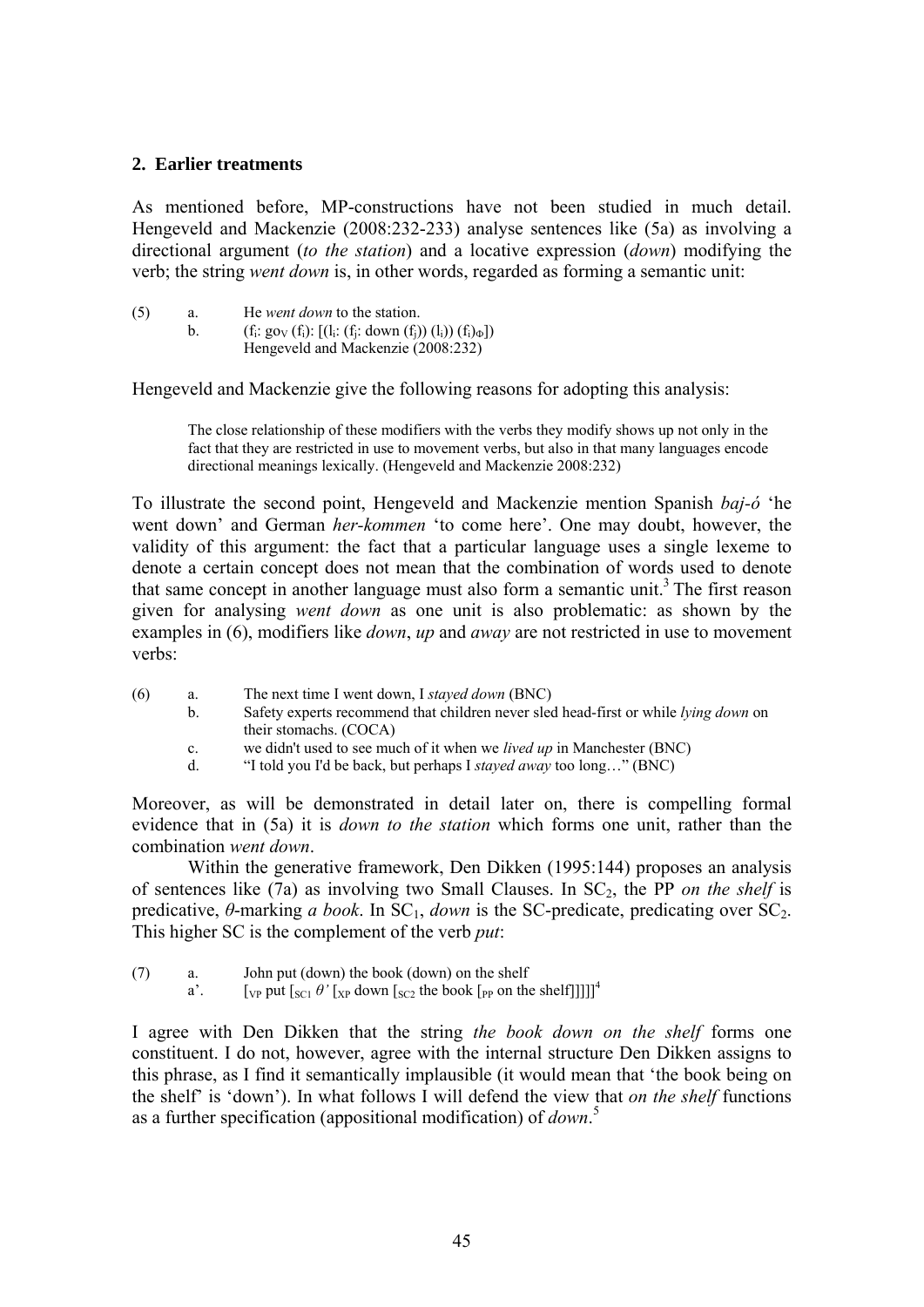## **3. Keizer (in press)**

In the treatment of verb-preposition constructions presented in Keizer (in press), three different analyses are proposed to account for the distinctive semantic and syntactic properties of each group. Since the treatment of MP-constructions will be based on these analyses, I will start by giving a short overview of the data and proposed representations. The following three types of construction were distinguished:

- The composite predicate construction:  $[V + P]$
- The resultative construction:  $V + [P + NP]$
- The  $V + PP$ -construction:  $V + PP$

Examples (8) to (10) give some of the relevant syntactic features of the constructions involved. Even a quick glance shows that, despite the superficial similarities between the three groups (illustrated in examples (8a), (9a) and (10a)), they differ considerably in syntactic behaviour:

- (8) a. Pete came across the letters.
	- b. \*Pete came the letters across.
	- c. \*The letters are across.
	- d. Pete came across them.
	- e. \*Pete came them across
	- f. \*It was across the letters that Pete came.
	- g. \*Pete came across the letters and across some old photographs.
- (9) a. Pete switched off the lights.
	- b. Pete switched the lights off.
	- c. The lights are off.
	- d. \*Pete switched off them.
	- e. Pete switched them off.
	- f. \*It was off the lights that Pete switched.
	- g. \*Pete switched off the lights and off the heating.<sup>6</sup>
- (10) a. Pete depends on his parents.
	- b. \*Pete depends his parents on.
	- c. \*His parents are on.
	- d. Pete depends on them.
	- e. \*Pete depends them on
	- f. It is on his parents that Peter depends.
	- g. Pete depends on his parents and on his friends.

Thus, reversing the order between preposition and NP (b-sentences) and reformulating the result of the action in the form of a copular sentence (c-sentences) is possible in (9), but not in (8) and (10). The NP can be replaced by a proform when it follows the preposition (d-sentences) in (8) and  $(10)$ , but not in  $(9)$ ; when the preposition follows the NP (e-sentences), using a proform is possible in (9), but not in (8) and (10). Finally, clefting (f-sentences) and coordination (gsentences) of the 'P + NP'-string yields a grammatical construction in (10) but not in (8) and (9).

## **Analysis I**: Composite predicate construction:  $[V + P]$

Keizer (in press) analyses the expressions in (8) as composite predicate constructions, i.e. as constructions with a composite predicate consisting of a verb and a preposition. These constructions can be either intransitive or transitive. Other examples of such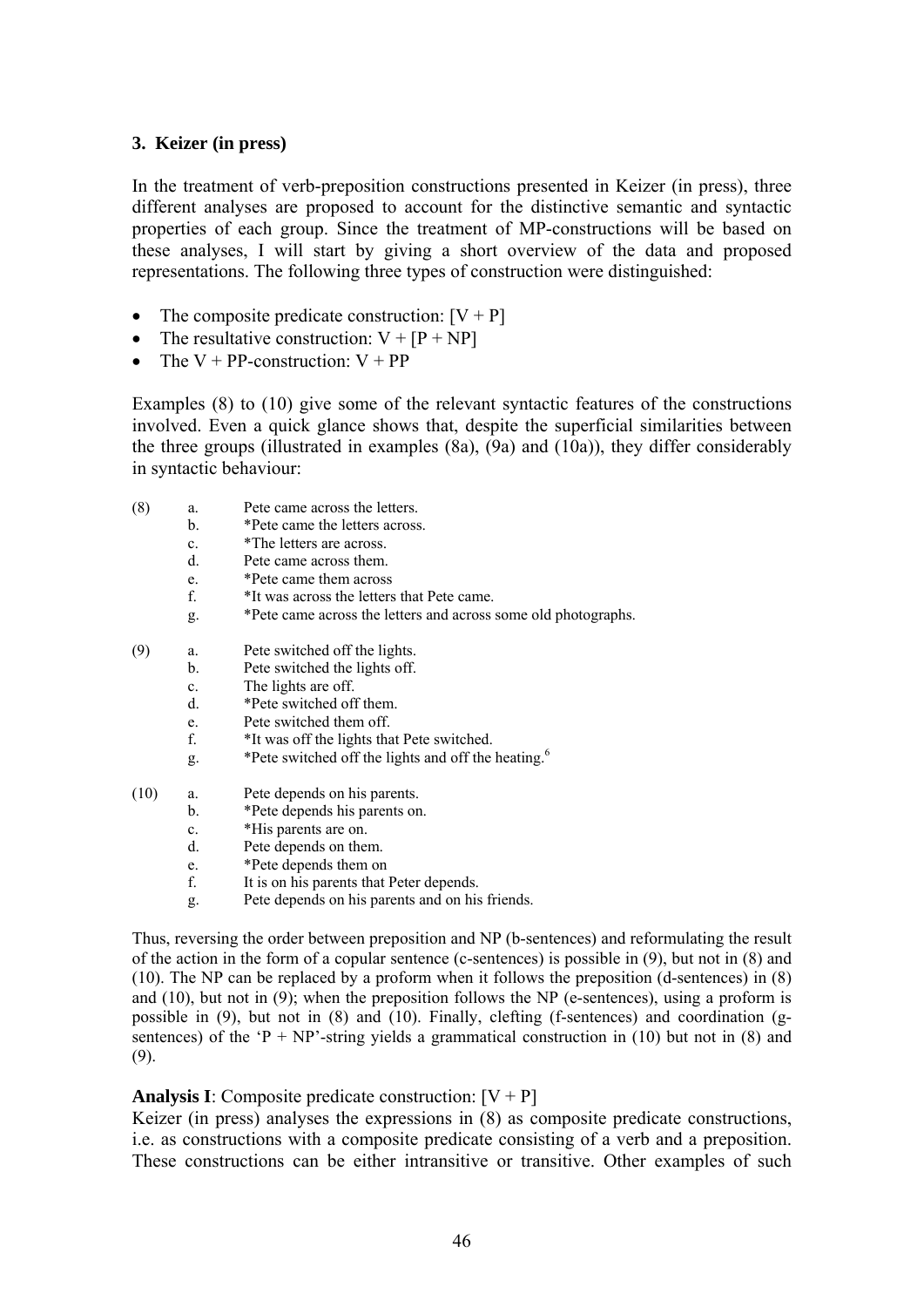combinations are the two-place composite predicates *stumble across*, *take after*, *stand by*, *make for*, *grow on*, *come by* (for the intransitive construction in (11)) and the threeplace predicates *draw into*, *hold against*, *let into* (a secret), *talk into*, *get through* (the test), *keep off* (the premises) (for the transitive construction in (12)).

Intransitive: (11) a. Pete came across some letters. b. (Past  $e_i$ :  $(f_i: [(f_i: [\blacklozenge_{\rm V} \blacklozenge_{\rm P}](f_i)) (x_i)_{\rm A} (x_i)_{\rm Ref}](f_i)) (e_i))$ where  $\bullet_V = 'come'$  $\blacklozenge$ <sub>P</sub> = 'across'  $f_i$  = 'come across' (composite predicate)  $x_i$  = 'Pete' (first argument of 'come across' (Actor))  $x_j$  = 'some letters' (second argument of 'come across' (Reference)<sup>7</sup>) Transitive: (12) a. Sam showed us around the theatre. b. (Past  $e_i$ :  $(f_i: [(f_j: [\blacklozenge_v \blacklozenge_p] (f_j)) (x_i)_A (x_j)_U (x_k)_{Ref}] (f_i)) (e_i))$ where  $\bullet$ <sub>V</sub> = 'show'  $\bullet$   $\bullet$  = 'around'  $f_i$  = 'show around' (composite predicate)  $x_i$  = 'Sam' (first argument of 'show around' (Actor))  $x_i$  = 'us' (second argument of 'show around' (Undergoer))  $x_k$  = 'the theatre' (third argument of 'show around' (Reference))

In these constructions, the verb and the preposition behave semantically as one unit: together they denote the relation that is asserted to hold between the arguments. Syntactically, the tests of clefting and coordination (examples (8f&g)) clearly indicate that the preposition and the noun phrase do not act as one syntactic unit. The fact that adverbs can occasionally appear between the composite parts (and in the transitive construction also the direct object NP) suggests that the verb and the preposition do not form a single lexeme.

**Analysis II:** The resultative construction:  $V + [P + NP]$ 

The examples in (9) are given a different analysis, in which the preposition functions as a non-verbal predicate in a resultative construction. These constructions, too, have an intransitive and a transitive form. Other prototypical examples of resultative verbpreposition constructions include *back down/off*, *barge in*, *boil over*, *break out*, *catch on*, *die out*, *doze off*, *go back*, *melt away*, *lie down*, *stop by*, *stick around* (for the intransitive construction in (13)) and *bring down*, *call off*, *drag out*, *give back*, *have on*, *let in*, *leave behind*, *shut out* (for the transitive construction in (14)).

Intransitive:

(13) a. Sue came in. (result: 'Sue is in') b.  $(e_i: (f_i: [(f_i) (x_i)_{A} (f_k: [(l_i) (x_i)_{\emptyset}] (f_k))_{Res}] (f_i)) (e_i))$ where  $f_i = 'come'$  $\mathbf{l}_i = \infty$  in'  $f_k$  = 'Sue (being) in' (second argument of 'come' (Result))  $x_i$  = 'Sue' (first argument of 'come' (Actor))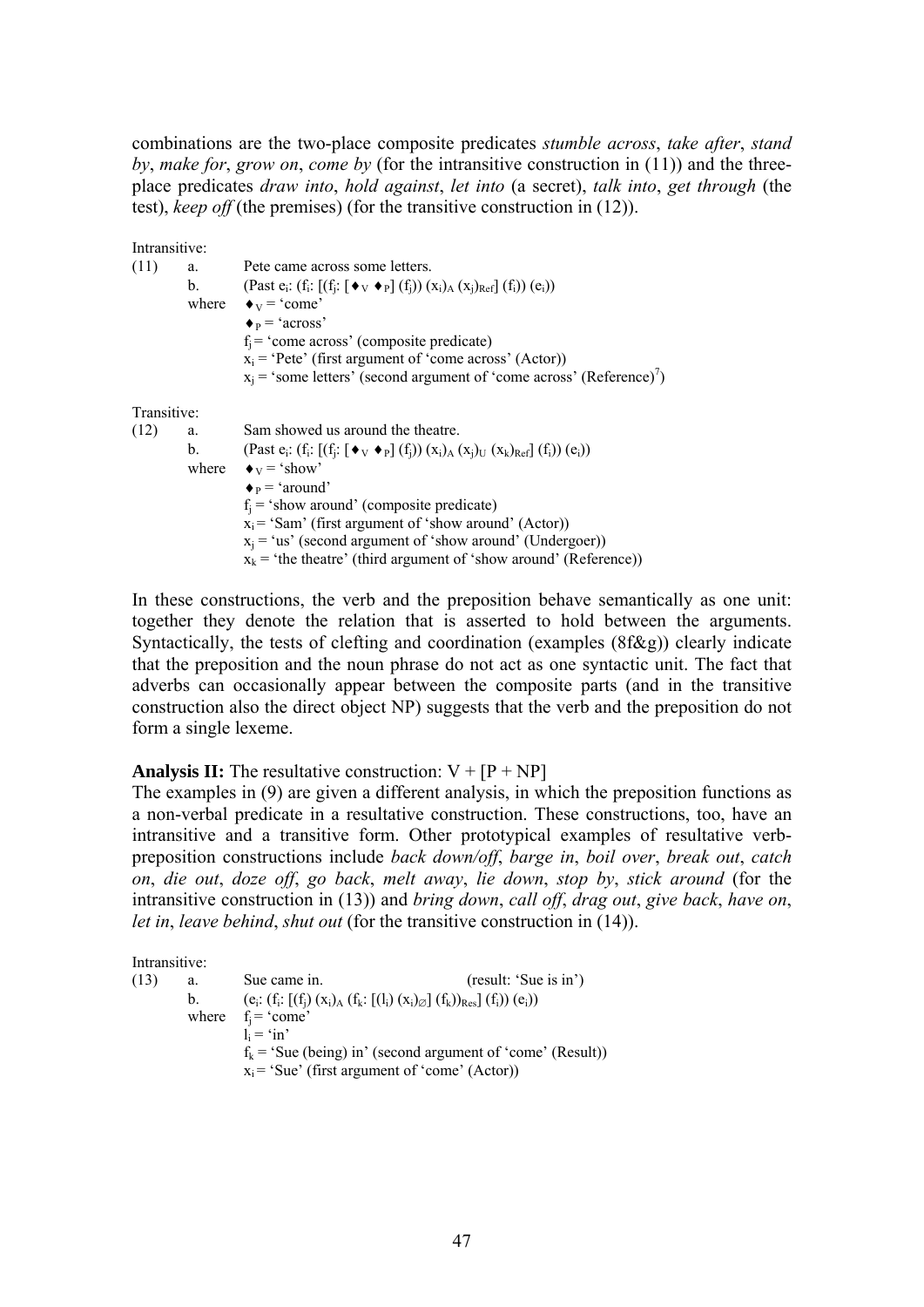| Transitive: |    |                                                                                                |
|-------------|----|------------------------------------------------------------------------------------------------|
| (14)        | a. | Pete switched off the lights.<br>(result: 'the lights are off')                                |
|             | b. | $(e_i: (f_i: [(f_i) (x_i)_A (x_j)_U (f_k: [(f_i) (x_j)_\emptyset] (f_k))_{Res}] (f_i)) (e_i))$ |
|             |    | where $f_i = 'switch'$                                                                         |
|             |    | $f_1 = 'off'$                                                                                  |
|             |    | $f_k$ = 'the lights (being) off' (third argument of 'switch' (Result))                         |
|             |    | $x_i$ = 'Pete' (first argument of 'switch' (Actor))                                            |
|             |    | $x_i$ = 'the lights' (second argument of 'switch' (Undergoer))                                 |

Semantically, these constructions differ considerably from composite predicate constructions. Firstly, the sentences in (13a) and (14a) inevitably result in a state ('Sue is in' in (13); 'The lights are off' in (14)). Another semantic difference concerns the fact that the actions denoted by the verb can quite easily be conceptualized independently from the meaning of the preposition; verb and preposition do not form one meaning unit.

Neither is it plausible to regard the preposition and the direct object NP as forming one prepositional phrase; witness example (9b), where the preposition follows the NP, and (9f&g), which show that the combination of P and NP cannot be clefted and coordinated. Instead, the P and the NP are analysed as a non-verbal Configurational Property (*Sue in the garden*, *the lights off*),<sup>8</sup> expressing the result of the action denoted (i.e. 'switching').

#### **Analysis III:** The V + PP-construction

The sentences in (10), finally, are analysed as straightforward  $V + PP$ -constructions. Once again, a distinction can be made between intransitive and transitive constructions. In addition, some verbs select a specific preposition (*depend on*), whereas other verbs combine with a range of different prepositions (*lead (in)to*/*from*/*up*/*off*/*across*/*over*) etc. Examples of the former can be found in (15) and (16):

Intransitive:

(15) a. He converted to Catholicism. b. (Past  $e_i$ :  $(f_i: [(f_j) (x_i)_A (f_k)] (f_i)) (e_i))$ where  $f_i = 'convert'$  $x_i$  = 'he'  $f_k$  = 'to Catholicism'

Transitive:

(16) a. They converted him to Catholicism. b. (Past  $e_i$ :  $(f_i: [(f_i) (x_i)_A (x_i)_U (f_i)] (f_i)) (e_i))$ where  $f_i = 'convert'$  $x_i$  = 'they'  $x_i$  = 'him'  $f_k$  = 'to Catholicism'

In all these construction the preposition and the following NP behave syntactically as one prepositional phrase. Semantically, too, they function as independent units, complementing – as a whole – the meaning of the verbal lexeme.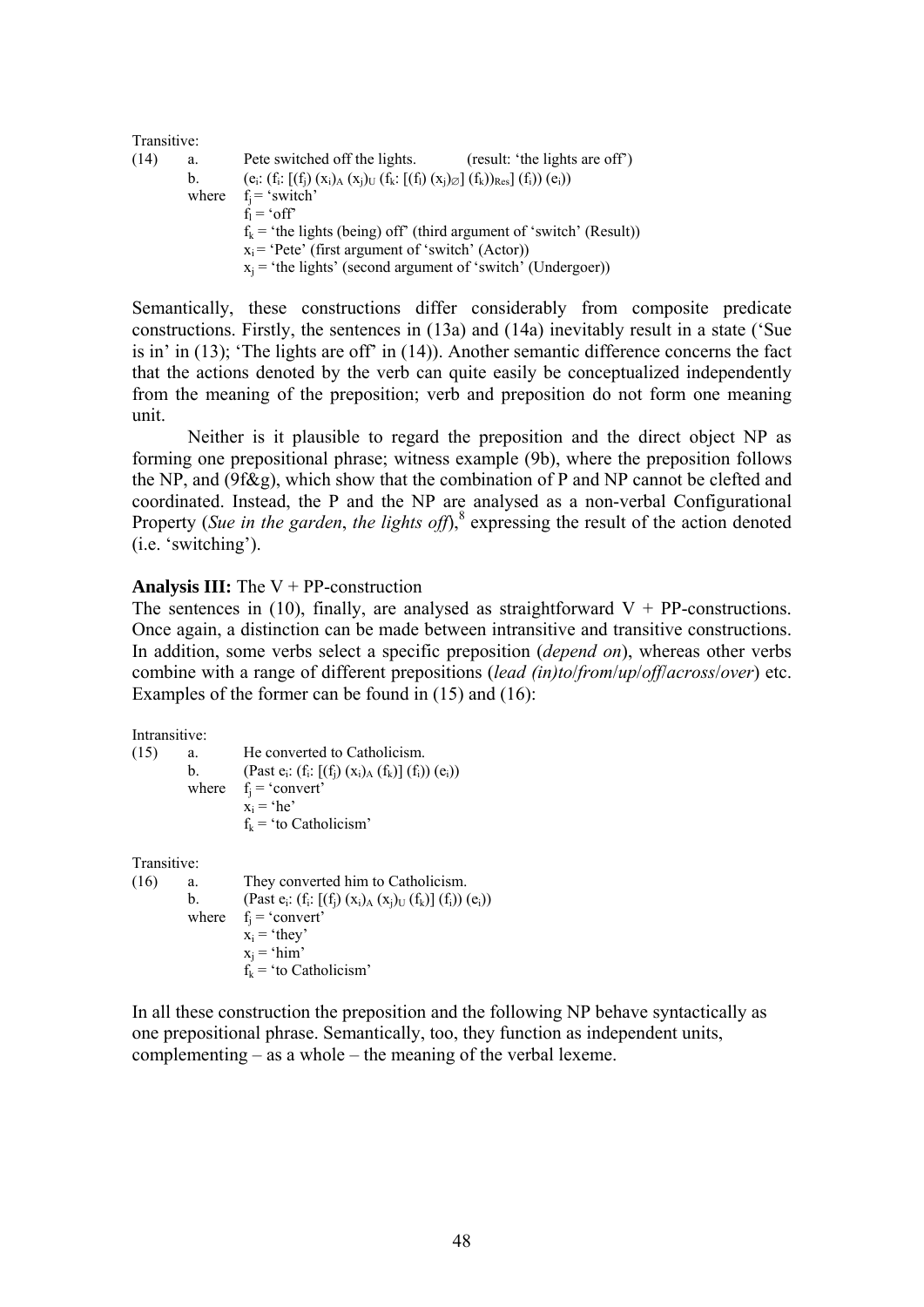## **4 Multi-preposition constructions in FDG**

Turning to MP-constructions, it will be argued that these, too, can be divided into different groups. Here two major construction types can be distinguished; the second type can be further divided into two subtypes:

- Construction I: The composite predicate construction (Section 4.1)
- Construction II: The appositional construction (Section 4.2)
	- o The resultative construction
	- $\circ$  The V + PP-construction

## **4.1 Construction I: Composite predicate constructions**

In this section it will be argued that constructions like those given in example (17) can justifiably be regarded as composite predicate constructions. Section 4.1.1 provide the semantic and some of the syntactic reasons for doing so (more details will be provided in Section 4.2.1). Section 4.1.2 will suggest an underlying representation for these constructions.

## **4.1.1 Characterization of the composite predicate construction**

The first major construction type is exemplified by the sentences in (17) and (18):

- (17) Intransitive:
	- a. I couldn't *put up with* his paranoia. (= example (1b))
	- b. His girlfriend *walked out on* him.

## (18) Transitive:

- a. We tried to *talk* her *out of* it. (= example (2b))
- b. We *played* them *off against* each other.

English has a large number of such combinations, most of which intransitive; e.g. *come up against*, *boil down to*, *play along with* and *zero in on*. When we consider the semantic criteria listed in Section 1, we find that:

- (i) In most cases, the verb does not retain its original meaning. Sometimes, some of the original meaning may still present in a metaphorical sense (e.g. *walk away from*, *come up with*), but in other cases there is hardly a trace left (e.g. *put up with*, *boil down to*), while occasionally the verb cannot even be used independently (e.g. *zero in on*).
- (ii) Most of the verbs do not have their normal valency (*come* is normally one-place, *put* is normally three-place).
- (iii) In most cases, the SoAs denoted do not result in a state, although the evidence here is somewhat equivocal. Thus, a resultative reading is not possible in constructions with *cry out for*, *call out for*, *stick out for*; *miss out on; cry out against*, *kick out against*; *monkey about with*; *play around with*; *get on with*; *come up with*; *give up on*; *keep up with*, *put up with*, *take up with*; *face up to*; *lead up to*; *keep on at*; *look forward to*; *clean up after*; *cut back on*; *walk out on*. In some cases, a resultative interpretation does seem possible, as in the case of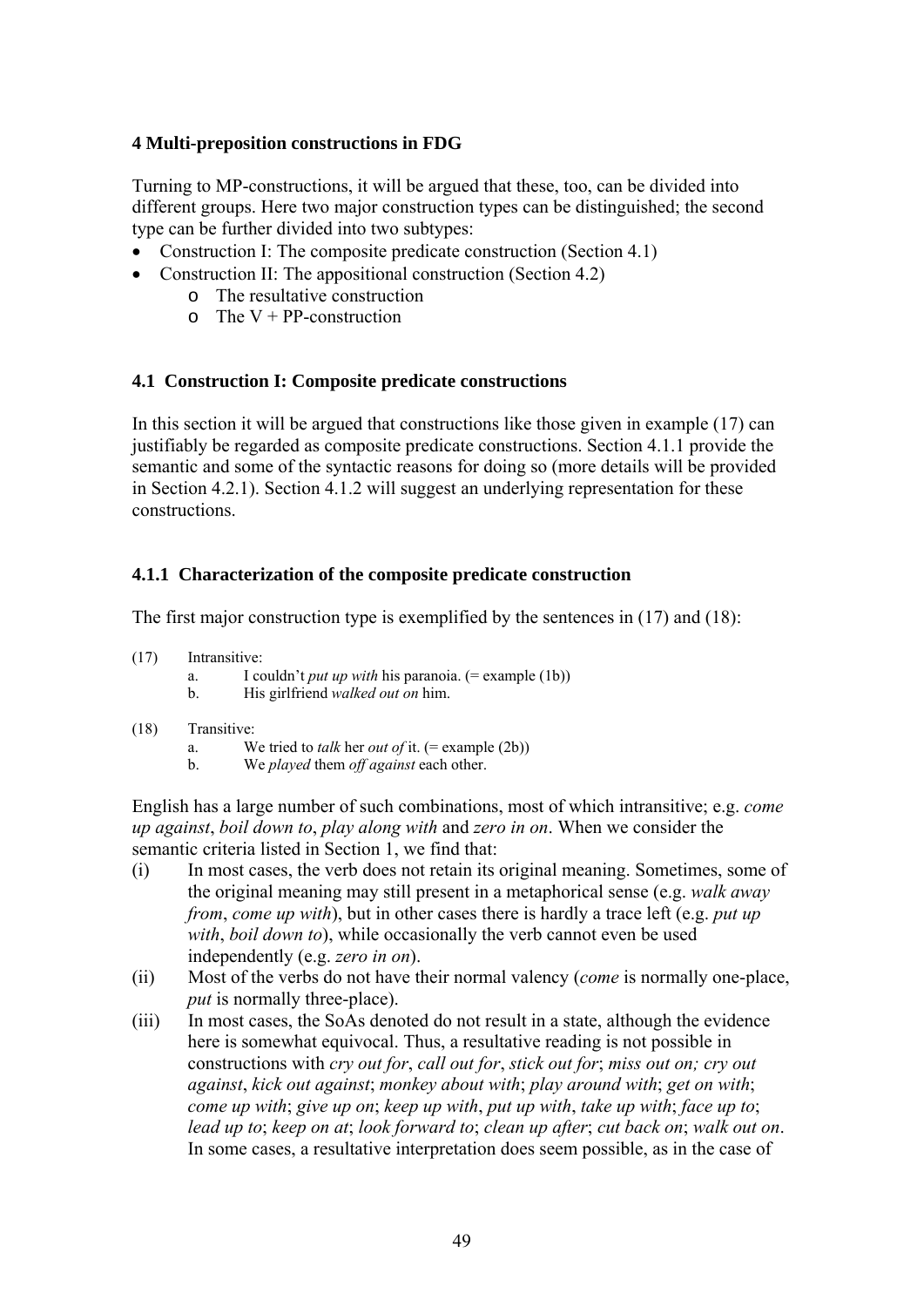*get in on* and *walk off with*. The same is true for transitive constructions: in some cases a resultative interpretations is available (the result of doing someone out of a job, for instance, is that this person 'is out of a job.'); such an interpretation or paraphrase is, however, not always available (e.g. with *put down as*, *take out on*, *take up on*).

(iv) In all of these expressions the verb 'selects' a particular set of prepositions; in other words, the combinations are all fixed.

Semantically, then, these constructions seem to behave very much like intransitive composite predicate constructions such as *come across* (see discussion in Section 3). Comparing these MP-constructions with the composite predicate construction in example (8), we immediately note some syntactic similarities as well. Thus, the order between the preposition and the NP cannot be reversed; i.e. the NP must follow the second preposition (cf. example (8b)). As a result, pronouns can (must) occur after the second preposition (cf. examples (cf. example (8e&d)):

| (19) | He came <i>across the letter/it.</i> | He put <i>up</i> with the mess/it.                  |
|------|--------------------------------------|-----------------------------------------------------|
|      | *He came the letter/it across.       | *He put <i>(the mess/it) up (the mess/it) with.</i> |

Finally, it turns out to be possible to place an adverb in between the composite parts; this can be taken as evidence that we are not dealing with one single lexeme:<sup>9</sup>

(20) a. Following the 2002 election I was of course disappointed to *miss out narrowly on* a seat. (Google) b. Peter Elliott took on the mantle to *miss narrowly out on* gold in Seoul (Google)

## **4.1.2 Analysis of the composite predicate construction**

A more detailed discussion of the syntactic properties of these constructions will be presented in the next section, where these constructions will be compared to instances of the appositional MP-construction. On the basis of the evidence presented so far, it seems plausible to analyse the constructions in (17) and (18) as composite predicates. Example (17b), repeated here as (21a), will therefore be represented as in (21b):

(21) a. His girlfriend walked out on him. b. (Past  $e_i$ : (f<sub>i</sub>:  $[(f_j: [\blacklozenge_v \blacklozenge_{P1} \blacklozenge_{P2}] (f_j)) (x_i)_A (x_j)_{Ref}] (f_i)) (e_i))$ where  $\bullet$ <sub>V</sub> = 'walk'  $\bullet_{\text{Pl}} = \text{'}\text{out'}$  $\begin{array}{rcl} \bullet_{P2} = & \text{`on'}\\ f_i = & \text{`wal} \end{array}$ 'walk out on' (composite predicate)  $x_i =$  'his girlfriend' (first argument of f<sub>i</sub> (Actor))  $x_i$  = 'him' (second argument of  $f_i$  (Reference))

Transitive expressions, like *play off against* in (22a) (= (18b)), will be analysed as threeplace composite predicates: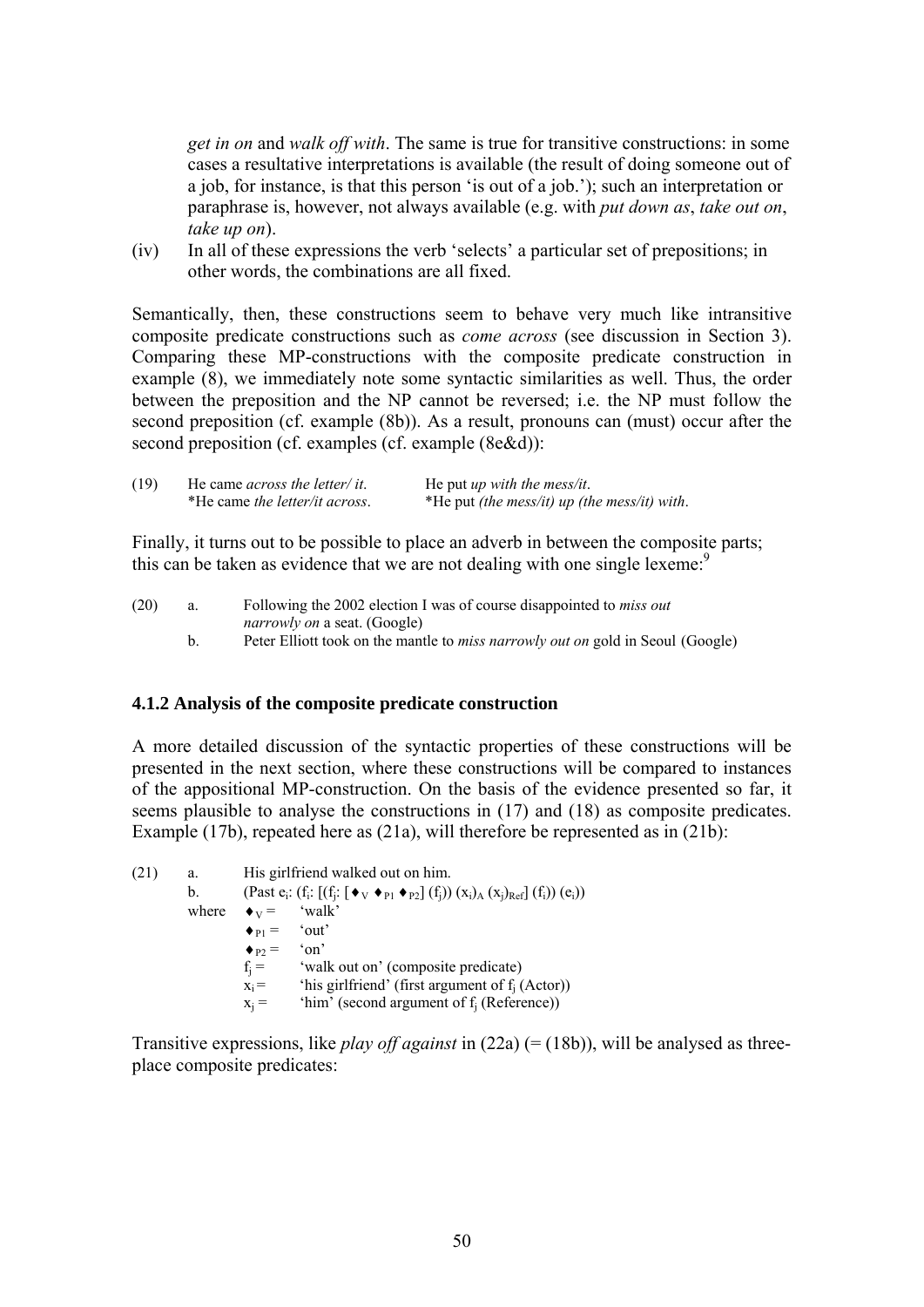(22) a. We played them off against each other. b. (Past  $e_i$ :  $(f_i: [(f_j: [\blacklozenge_v \blacklozenge_{P1} \blacklozenge_{P2}] (f_j)) (x_i)_{A} (x_j)_{U} (x_k)_{Ref}] (f_i)) (e_i))$ where  $\bullet_V = \text{`play'}$  $\bullet_{P1}$  = 'off'  $\bullet$  <sub>P2</sub> = 'against'  $f_i$  = 'play off against' (composite predicate)  $x_i = 'we'$  (first argument of 'play off against' (Actor))  $x_i$  = 'them' (second argument of 'play off against' (Undergoer))  $x_k$  = 'each other' (third argument of 'play off against' (Reference))

## **4.2 Construction II: Appositional constructions**

This section will be concerned with a characterization of the second type of MPconstruction. Section 4.2.1 will discuss the semantic and syntactic properties of these constructions (following the lists of criteria provided in Section 1), which will bring out the difference between these constructions and the complex predicate constructions discussed in the previous section. In Section 4.2.2 it will be argued that the will be concerned with the internal structure of the prepositional unit; it will be argued that this unit is appositional in nature. Section 4.2.3 will present an FDG-analysis of these constructions.

## **4.2.1 Characterization of the appositional construction**

Though superficially quite similar, the constructions in (23) and (24) differ radically from the composite predicate constructions discussed so far.

- (23) Intransitive:
	- a. at night we *went up on the roof* (COCA)
	- b. My parents had *stayed over in Middlesbrough* that night (BNC)
	- c. I mean she *lives out in the wilds* somewhere <ICE-GB:S1A-019 #362:1:A>
	- d. He *converted back to Catholicism* (after a brief stint as a Muslim) (Google)
- (24) Transitive:
	- a. read this, I *brought it down from my cabin* to show you (BNC)
	- b. I naturally assumed you were using your dust-pan and had *left it out in the hall* (COCA; Kazuo Ishiguro, *The Remains of the Day*)
	- c. Calmly, the SS officer *placed his gun back in the holster* (Google)
	- d. So he *passed them on to somebody else* (ICE-GB)

Starting again with the semantic criteria given in Section, we find that:

- (i) The verbs largely retain their original meaning; the meaning of the expression as a whole is completely transparent.
- (ii) The verbs have their usual valency; they may one-place predicates (*come*, *stay*), two-place predicates (*go*, *live*) or three-place predicates (*place* and *pass*).
- (iii) In many cases, there is an obvious resultative relation between the prepositional unit and one of the arguments of the verb: in *we went up on the roof*, for instance, the action of going results in being 'up on the roof'. In other cases, however, such an interpretation is not available, for instance with the stative SoAs in *She lives out in the wilds*.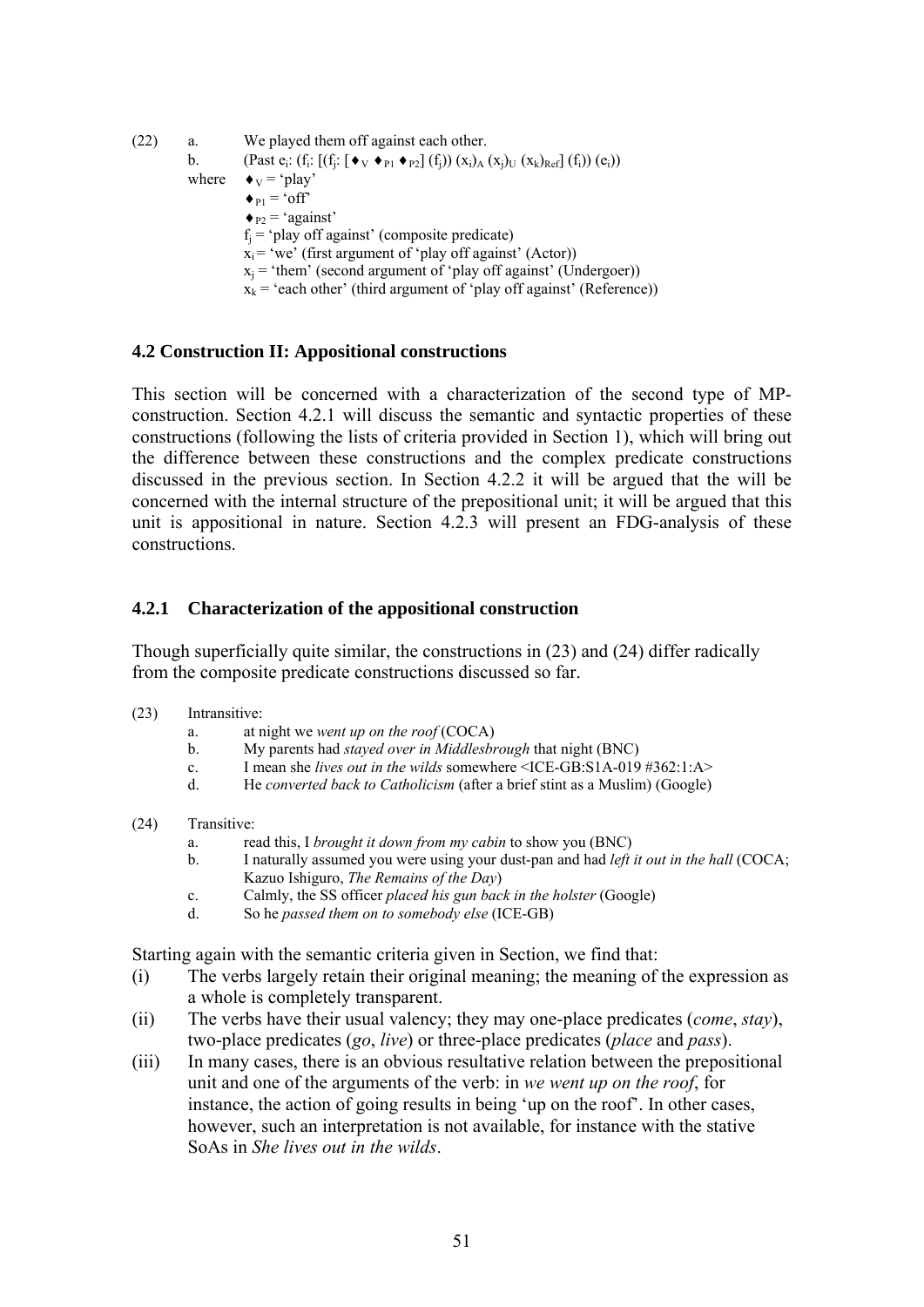(iv) Some verbs place severe semantic restrictions on the choice of prepositions (e.g. *convert back to*, *revert back to*). Other verbs do not select any particular combination of prepositions (e.g. *go* + *away*/*back*/*down*/*off*/*over*/*up* + *down*/*from*/*in(to)*/*to*/*up*).

Syntactically, too, there are important differences between these constructions and the composite predicate construction (compare Section 1, list B):

## (i) 'Extraction'

Clefting, questioning and fronting of the prepositional unit is not possible with the composite predicate constructions in (25); the appositional constructions in (26), however, are fully acceptable:

| (25) | a.             | "It was up with his paranoia that I couldn't put. |
|------|----------------|---------------------------------------------------|
|      | <sub>h</sub>   | "Up with what did you have to put?                |
|      | $\mathbf{c}$ . | "Up with his paranoia I couldn't put.             |
|      |                |                                                   |

- (26) a. It is *back to Canada* that he went.
	- b. *Back to which country* did he go?
		- c. *Back to Canada* he went.

Some attested examples are given in (27):

- (27) a. But it was *out on the hillside* that he spent his happiest hours. (Google)
	- b. Would you like to turn back the time? If yes, then *back to which moment*? (Google)
		- c. It was *back to the desert* that many Chilean communists would, years later, be sent to die. (COCA) (transitive)

## (ii) Coordination

In composite predicate constructions the prepositional strings cannot be coordinated, irrespective of whether they are the same prepositional strings or different ones (both compatible with the verb); compare the examples in (28) to those in (29), where coordination is fully acceptable:<sup>10</sup>

- $(28)$  a. I couldn't put *up with his paranoia* and *up with his megalomania*.
- $h$ He went *back on his word* and *along with our proposal*.
- (29) a. Turner went *back to skating* and *back to school at Northern Michigan University* (COCA)
	- b. Every night after my mother falls asleep, I climb *out to the fire escape* and *up to the roof*. (COCA)

(iii) Independent occurrence of prepositional units

Strings like *up with his paranoia* and *out on him* only occur in combination with the verbs *put* and *talk*. Units like *up on the roof*, on the other hand, can occur in other environments:

- (30) a. SoA-modifier: It's really cold *up on the roof* (COCA) b. Argument of a preposition: The sun was out, blaring, and from *up on the roof* I could look out onto the Atlantic Ocean (COCA)
	- c. Subject PP: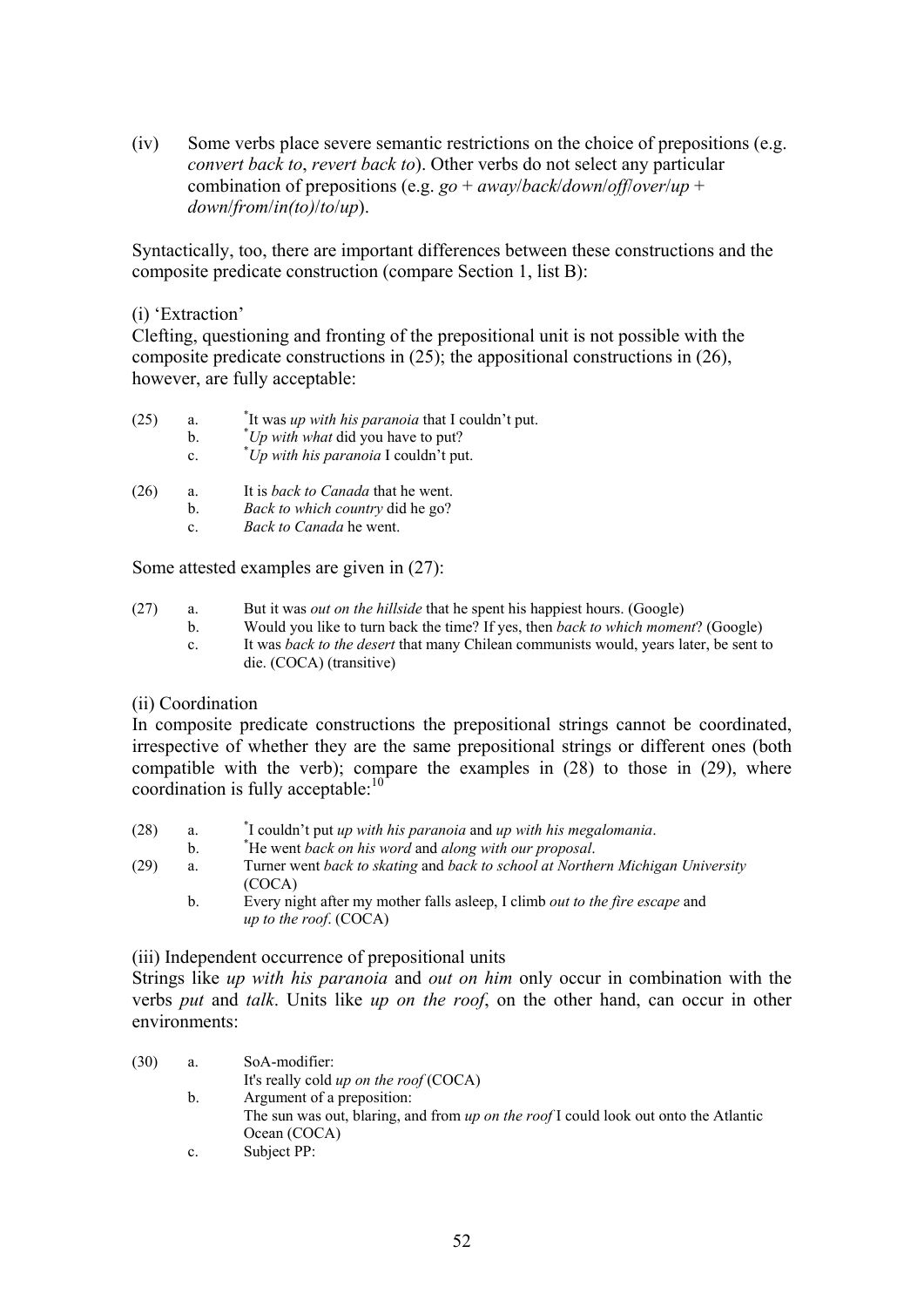*Down in the cellar* was a good bet, one of the few places she stood still for any length of time: washing, folding, ironing. (COCA)

(iv) Omissibility of the separate elements

In composite predicate constructions neither the first preposition nor the second preposition and the following NP can be omitted, as illustrated in  $(31)$ :<sup>11</sup>

- $(31)$  a  $\overline{I}$  can't put up with.
	- $<sub>b</sub>$ .</sub> I can't put up his paranoia.

In the sentences in (32), however, it is possible to leave out either of the two prepositional units, and be left with a sentence that is semantically and syntactically acceptable. Not surprisingly, leaving out the first preposition yields (semantically, and certainly pragmatically) the better result, as this is the least informative of the two prepositional units:

(32) a. we went *up/on the roof*.

- b. My parents had stayed *over/in Middlesbrough that night*.
- c. Calmly, the SS officer placed his gun *back/in the holster*. (transitive)
- d. read this, I brought it *down/from my cabin* to show you. (transitive)

(v) Sequences of more than two prepositions

In the case of a composite predicate construction, the number of prepositions is fixed (one in combinations like *come across*, two in MP-constructions like *put up with*); adding another preposition, if at all possible, changes the meaning of the composite predicate (e.g. from *get on* to *get in on*).

Appositional structures, on the other hand, are recursive: in example (33a), for instance, the first preposition (*back*) may be seen as being modified by the second preposition (*in*), which, in turn, is modified by a third preposition (*up*) (note that the PP *at the hood hinge* functions as an SoA-modifier) (see also Bolinger 1971:132-133):

- (33) a. But the hose itself runs out under part of the fender before coming *back in up* at the hood hinge … (Google)
	- b. I feel the line draw tight once more, and I guess he's tugging me *on back down*. (COCA) (transitive)
	- c. They clamped on to him just short of breaking his skin, and starting dragging him *on back down the drive to where the shovel had landed*, just like Jackson had said they would. (COCA) (transitive)
	- c. We need more families to pass that *on down through the generations* and talk about it (COCA) (transitive)

(vi) Alternative word order<sup>12</sup>

In composite predicate constructions, the direct object NP can occasionally be placed after the first preposition; an example is given in (34):

(34) Saddam has showered many tribal 'sheikhs' with gifts and has *played off tribes against each other*. (Google)

This word order is, however, restricted to specific verb-preposition combinations (the only examples found are with *play off against*):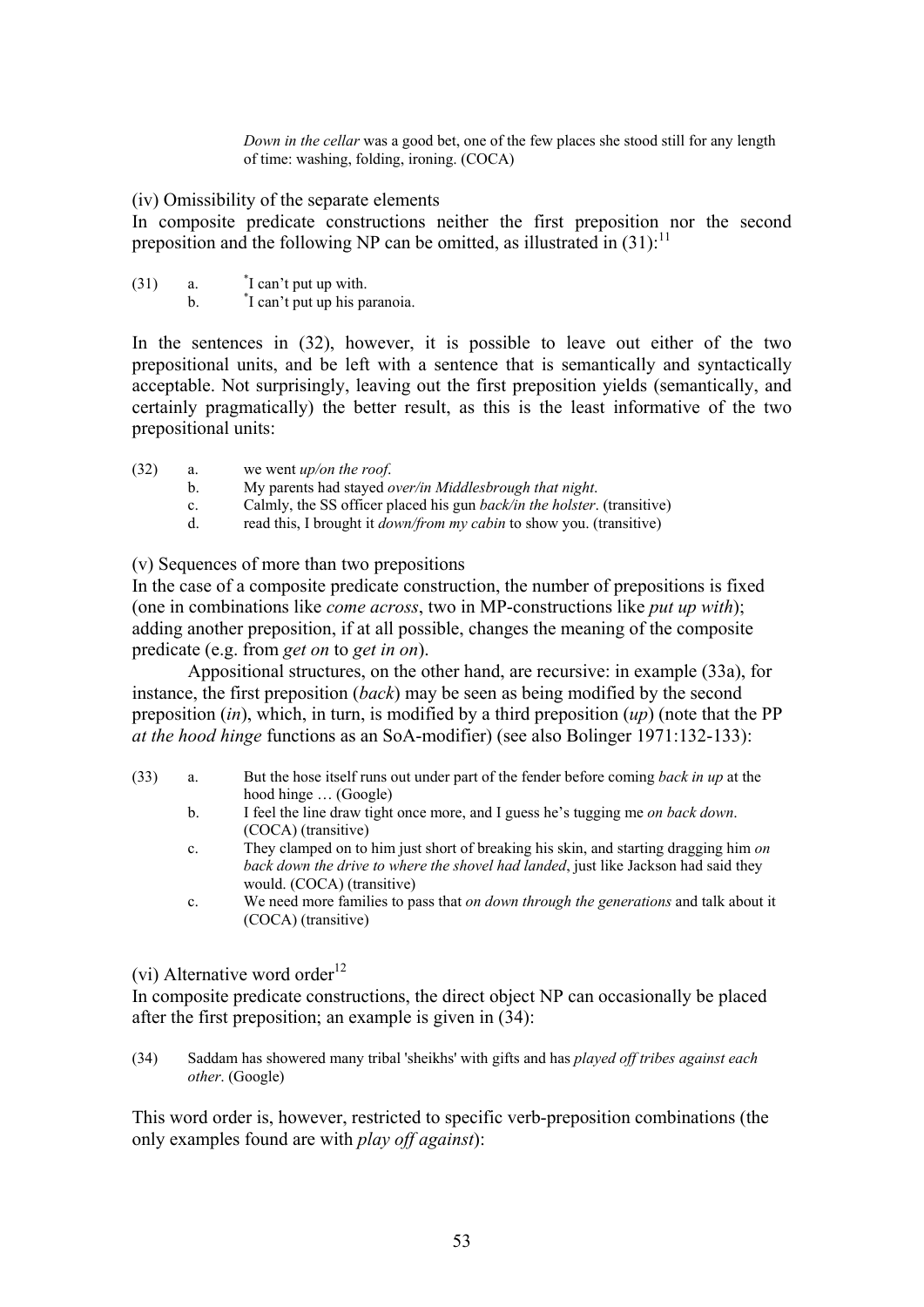- (35) a. \*They *put up him to selling the house*.
	- b. \*They *talked out the girl of jumping off the bridge*.

In (36), however, reversing the direct object and the first preposition is completely unproblematic:<sup>13</sup>

- (36) a. I *put down the telegram on the table*. (Google)
	- b. Then when the snow melt ended and the spring drought arrived, he began *leaving out water in a coffee can*. (COCA)
		- c. Actually it was an English friend of Van Halen's who *passed on the tapes to them*. (BNC)

When we consider the possibility of extraposition of the direct object, we find more or less the same results. Thus, in composite predicate constructions such extraposition is possible, but again highly restricted (here too the only examples found are with *play off against*):

- (37) a. For nearly 30 years Elizabeth successfully *played off against each other the two great Catholic powers, France and Spain*... (Google)
	- b. The Amir received the delegation only in the middle of October with considerable reservation, and in the following weeks he apparently successfully *played off against each other the antagonistic factions within the Afghan elit...* (Google)

In appositional constructions, however, extraposition of the direct object is much more acceptable:

- (38) a. The mass culture is able to *put out into the marketplace what mass media finds itself incapable of reporting* (COCA)
	- b. and I'm sure I will *bring back to the Chinese people a positive message of the desire of the American people for the further development and growth of our relations*.

Having looked at the semantic and syntactic evidence, we can only conclude that, despite the superficial similarities, we are dealing with two completely different constructions: one in which the verb and the two prepositions form one unit (composite predicates), and one in which the two prepositions and the following NP form one unit.

## **4.2.2 Analysis of the prepositional unit**

Now, before turning to the overall analysis of this second construction, let us concentrate on the internal structure of the prepositional unit (*up to the roof*, *down on the floor*, *over at the office*). Jackendoff (1973:349) and Burton-Roberts (1991:168) both describe these units as head-complement constructions. As we have seen, however, it is possible for either of the two elements to be left out. This seems to suggest that what we are dealing with here are cases of apposition – more specifically, cases of restrictive prepositional apposition. Although most work on apposition concerns nominal constructions, it is generally recognized that all lexical categories can appear in appositional constructions (e.g. Meyer 1992); Taylor (2002:235), for instance, provides the following general definition of apposition: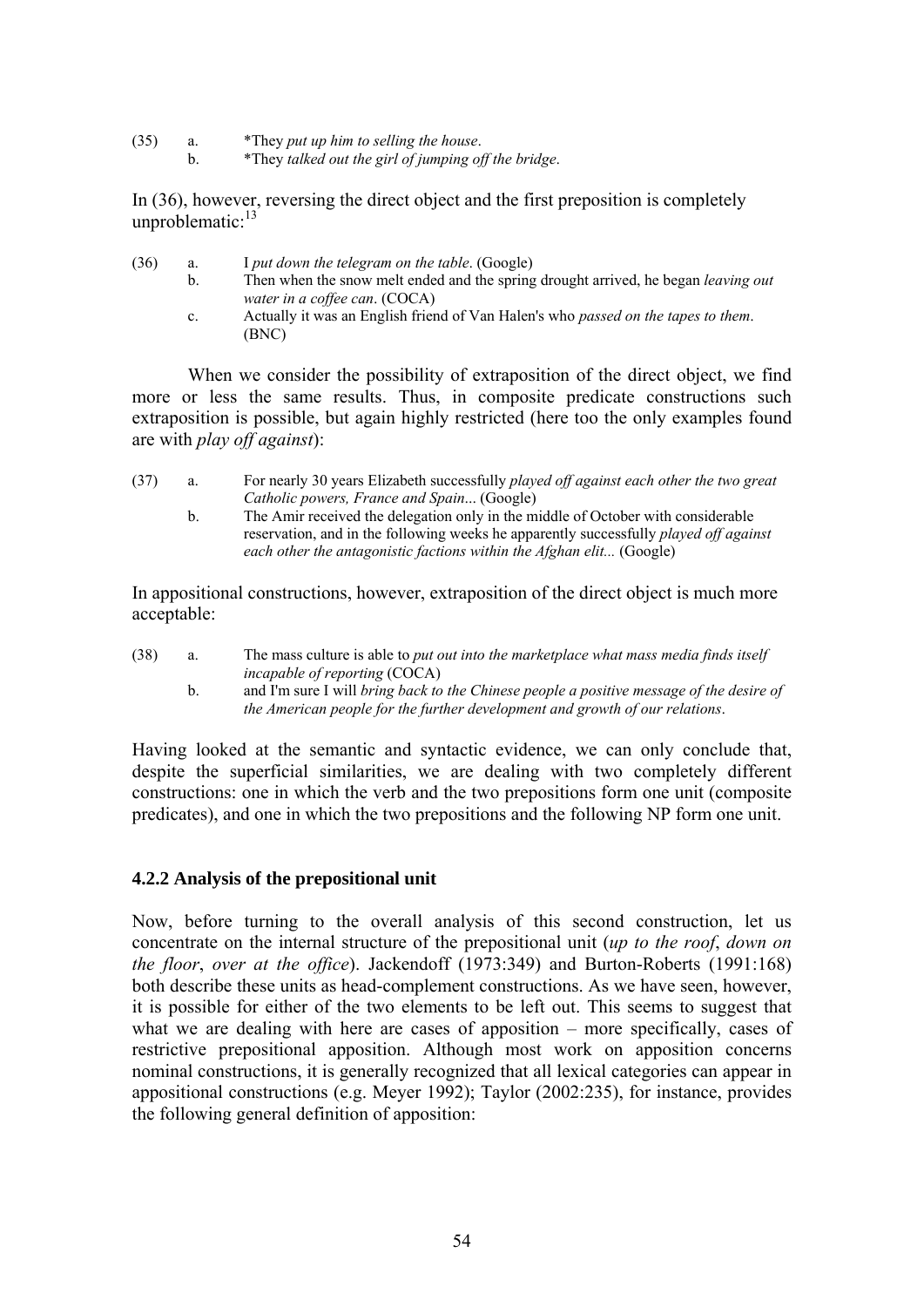Apposition: In an expression XY, X and Y are in apposition if X and Y each designate one and the same entity

Taylor (2002:236) accordingly analyses the sequence *down there on the ground* as an appositive construction, in which 'a location is specified in two different ways, *down there* and *on the ground*; in combination, a more precise designation is achieved'.<sup>14</sup>

Further semantic, syntactic and phonological criteria can be taken from accounts of restrictive nominal apposition (see e.g. Keizer 2007, ch. 3). Thus it is generally accepted that in restrictive appositions

- the two elements form one tone unit (e.g. Quirk et al. 1985) and that the stress pattern is secondary-primary (Haugen 1953; cf. Francis 1958:302);
- the two parts must belong to the same major form class (Fries 1952:187; Hockett 1955:101; Francis 1958:301; Sopher 1971; Quirk et al. 1985);
- each of the elements can be separately omitted without affecting
	- o the syntactic acceptability of the sentence (Quirk et al. 1985)
	- o the meaning of the sentence (Sopher 1971; cf. Burton-Roberts 1975).<sup>15</sup>

Since the MP-constructions in question fulfill all these criteria, they can safely be analysed as appositions;<sup>16</sup> following Keizer (2005, 2007), they will be regarded as headmodifier constructions. This would also account quite neatly for the fact that the direct object NP may appear between the preposition and the appositional PP: modifiers are, in general, more peripheral to the head, making it easier to place material in between the head and the modifier. The internal structure of these prepositional units can therefore be represented as in  $(39)$ , where we have a location  $(l_i)$ , which is restricted by a locational head  $(l_i)$  and a locational appositional modifier  $(l_k)$ . That we are indeed dealing with an appositional construction here, and not just ordinary modification, can be derived from the fact that both locatives designate the same entity:

(39) a. up on the roof b.  $(l_i: [(l_i: (f_i) (l_i))](l_i): [(l_k: [(f_i: [(f_k) (x_i)_{Ref}] (f_i))](l_k))](l_i))$ where  $l_i = \nu$  (head of  $l_i$ )  $\vec{f}$  = adpositional head of l, (the property 'up')  $l_k$  = 'on the roof' (appositional modifier of  $l_i$ )  $f_i$  = configurational head of  $l_k$  (the property 'on the roof')  $f_k$  = adpositional head of f; (the property 'on')  $x_i$  = 'the roof' (argument of  $f_k$  (Ref))

On the basis of the preceding we can now provide the following provisional definition of restrictive apposition in FDG:

- At the Interpersonal Level the apposition as a whole is analysed as one Subact (Ascriptive or Referential), consisting of two separate Ascriptive Subacts (the two component parts).<sup>17</sup>
- At the Representational Level appositions are analysed as head-modifier constructions, whereby head and modifier designate the same type of entity;
- At the Morphosyntactic Level both components take the same morpho-syntactic form, i.e. belong to the same type of phrase (headed by the same type of word).
- At the Phonological Level the apposition as a whole functions as one intonation unit; internally, stress is on the second component.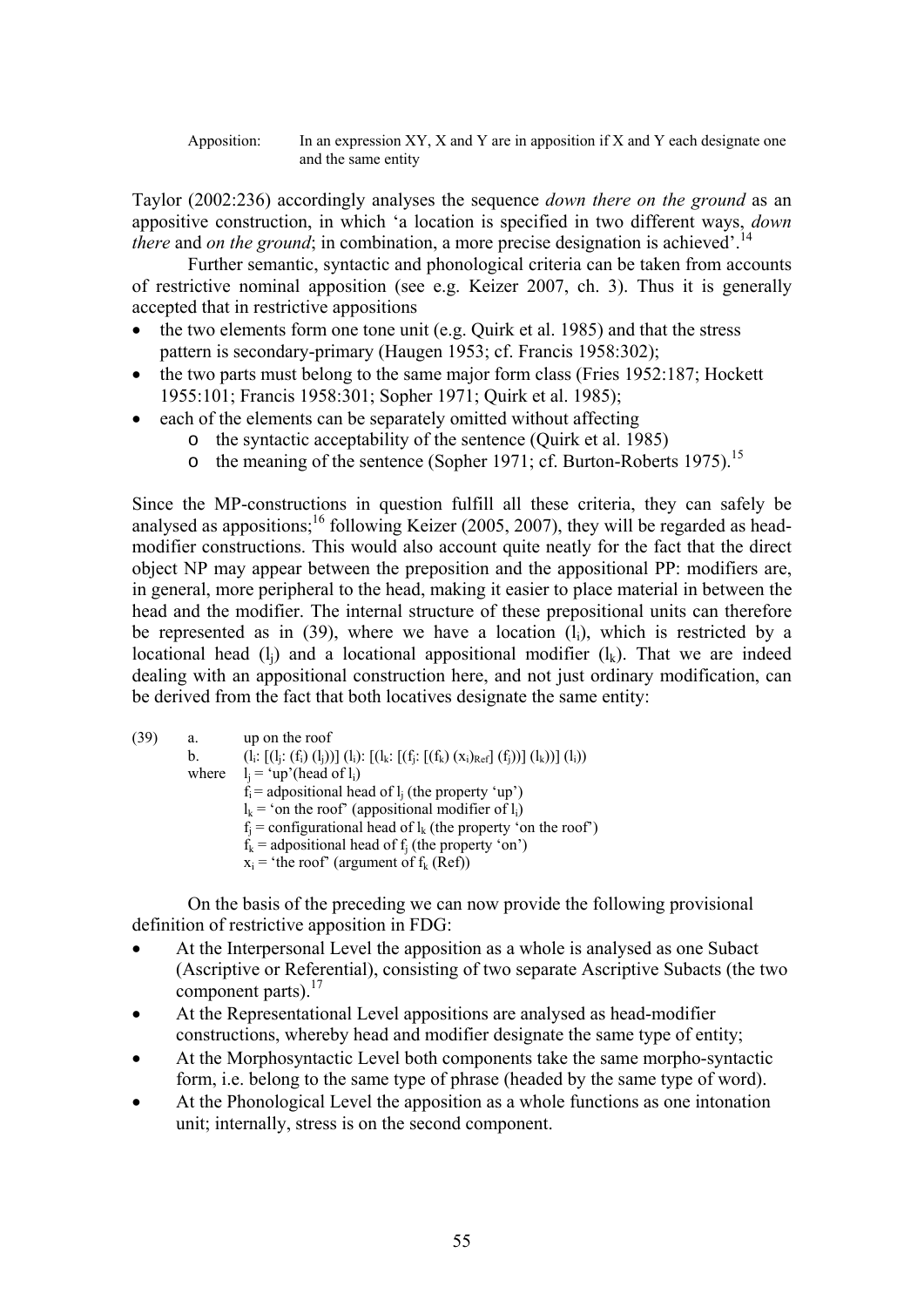Now, it may be objected that since the two components of an apposition provide different descriptions of the same real world entity, they ought to be represented at the Representational Level as denoting (or designating) the same entity (reflected through co-indexing of their respective variables). As argued in Keizer (2008b), however, the (real-world) entities designated are not part of the grammatical component, as this component includes linguistic information only. Consequently, the variables at the Representational Level cannot represent extra-linguistic entities; instead, it was suggested that they should be regarded as symbolizing the denotation of the layer in question (a speaker's 'mental extension set', determined by the denotation of the lexical items contained in that layer). In the case of appositions, however, the denotations of the two elements are not identical – the expressions are not synonymous, they can simply be used to describe the same extra-linguistic entity. Therefore, coindexing of the variables is not an option.

## **4.2.3 Analysis of the appositional construction**

Returning to the question of how to analyse the entire construction, we still have two options: the resultative analysis and the  $V + PP$ -analysis. In both cases the preposition and the following PP form one unit: a non-verbal predicate construction in the former, a PP in the latter

## **A. The appositional V + PP-construction**

In many cases, appositional constructions do not allow for a resultative interpretation; i.e. the prepositional unit cannot be paraphrased by means of a copular construction. These constructions can therefore best be analysed as straightforward  $V + PP$ constructions:

Intransitive:

(40) a. I climbed out to the fire escape. b. (Past  $e_i$ :  $(f_i: [(f_j) (x_i)_A (l_k)] (f_i)) (e_i))$ where  $f_i = 'climb'$  $x_i = 'I'$  $l_k$  = 'out to the fire escape'

Transitive:

(41) a. I took him back to the station. b. (Past  $e_i$ :  $(f_i: [(f_i) (x_i)_A (x_i)_U (l_k)] (f_i)) (e_i))$ where  $f_i = 'take'$  $x_i = 'I'$  $x_i$  = 'him'  $l_k$  = 'back to the station'

# **B. The appositional resultative construction**

Other constructions, we have seen, do trigger a resultative interpretation. For these constructions, a resultative analysis may be preferable. Example (39) can thus be compared to the construction *Sue came in*; instead of the simple preposition *in*, we now have the appositional construction *up on the roof*: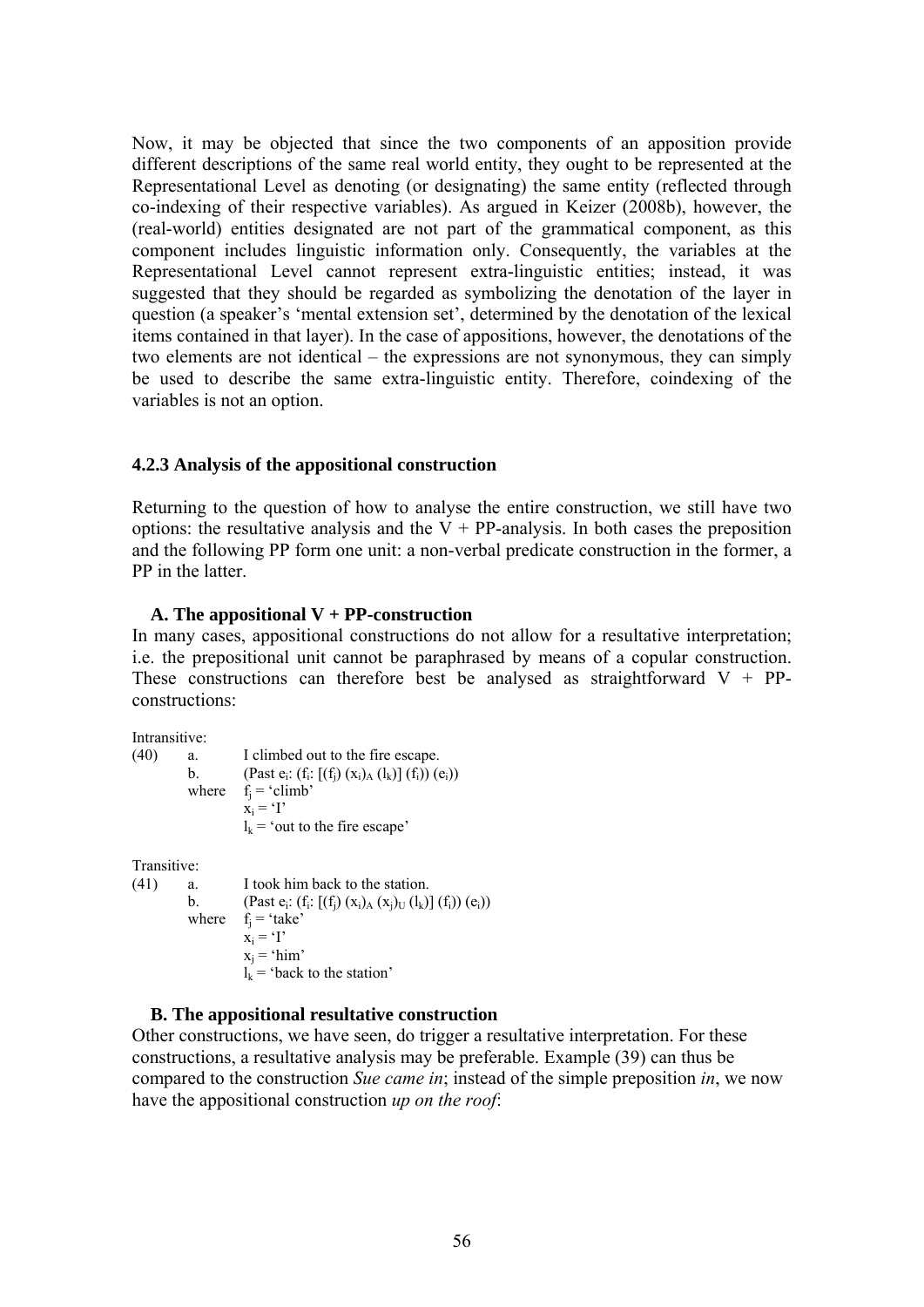| Intransitive: |       |                                                                                                                                                                                                                                                                                |
|---------------|-------|--------------------------------------------------------------------------------------------------------------------------------------------------------------------------------------------------------------------------------------------------------------------------------|
| (42)          | a.    | We went up on the roof. (result: 'we are up on the roof')                                                                                                                                                                                                                      |
|               | b.    | (Past $e_i$ : $(f_i$ : $[(f_i)(x_i)_A (f_k; [(l_i)(x_i)_{\emptyset}](f_k))_{Res}] (f_i)) (e_i))$<br>where $f_i = 'go'$<br>$l_i$ = 'up on the roof'<br>$f_k$ = 'we (being) on the roof' (second argument of 'come' (Result))<br>$x_i$ = 'we' (first argument of 'come' (Actor)) |
| Transitive:   |       |                                                                                                                                                                                                                                                                                |
| (43)          | a.    | Sue left the chairs out in the garden. (result: 'the chairs are in the garden')                                                                                                                                                                                                |
|               | b.    | $\text{(Fast } e_i: (f_i: [(f_i) (x_i)_{A} (x_i)_{U} (f_k: [(l_i) (x_i)_{\emptyset}](f_k))_{\text{Res}} (f_i)) (e_i)]$                                                                                                                                                         |
|               | where | $f_i$ = 'leave', a three-place verbal predicate; arguments: 'Sue' (Actor), the chairs'                                                                                                                                                                                         |
|               |       | (Undergoer) and 'the chairs (being) out in the garden' (Result)                                                                                                                                                                                                                |
|               |       | $l_i$ = 'out in the garden' (non-verbal predicate predicating over $x_i$ )                                                                                                                                                                                                     |
|               |       | $x_i$ = 'Sue' (first argument of f <sub>i</sub> (Actor))                                                                                                                                                                                                                       |
|               |       | $x_i$ = 'the chairs' (second argument of f <sub>i</sub> (Undergoer); argument of l <sub>i</sub> (Zero))                                                                                                                                                                        |
|               |       | $f_k$ = 'the chairs (being) out in the garden' (third argument of $f_i$ (Result))                                                                                                                                                                                              |

# **5. Further implications**

We have now come to the point where we have to consider the broader implications of these proposals for the theory of FDG, in particular with regard to lexical categorization. The first important consequence of the proposals concerns the recategorization of those elements traditionally referred to as particles (e.g. *above*, *along*, *across*, *around*, *below*, *down*, *in*, *off*, *on*, *over*, *out*, *through*, *up*) and locative adverbs (*away*, *back*, *upstairs/downstairs*) as prepositions. There are various reasons for doing this:

(1) Form:

Particles have the same form as prepositions (see also Emonds 1972).<sup>18</sup>

(2) Distribution:

As Burton-Roberts (1991) points out, elements such as *away*, *back*, *home*<sup>19</sup> and *upstairs*, which have traditionally been classified as adverbs, do in fact not share any of the distinctive features of typical adverbs (i.e. adverbs ending in -*ly*); instead their distributional behaviour is that of regular PPs. The same turns out to be true for particles. The following features are mentioned by Burton-Roberts to support this claim (see also Emonds 1972, Jackendoff 1973): $^{20}$ 

- a. Like PPs, particles and locative adverbs can be used predicatively (*John is in*/*back*); adverbs cannot (\**John is angrily*);
- b. Like PPs, particles and locative adverbs cannot function as premodifiers of adjectives/adverbs (\**in*/\**back normal*; \**in*/\**back quickly*), whereas adverbs can (*perfectly normal*; *surprisingly quickly*);
- c. Like PPs, particles and locative adverbs can follow prepositions (*from up in the sky*); adverbs cannot (\**from slowly*);
- d. Like PPs, particles and locative adverbs can be premodified by *right*/*straight*/*just* (*right in*/*back*), whereas adverbs cannot (\**right slowly*);
- e. Like PPs, they can postmodify nouns (*the journey back*/*the road out*); adverbs cannot; (\**the journey smoothly*);
- f. Like PPs, they can be followed by PPs (*back to the future*/*out in the country*); adverbs cannot (\**down locally*; \**out remotely*).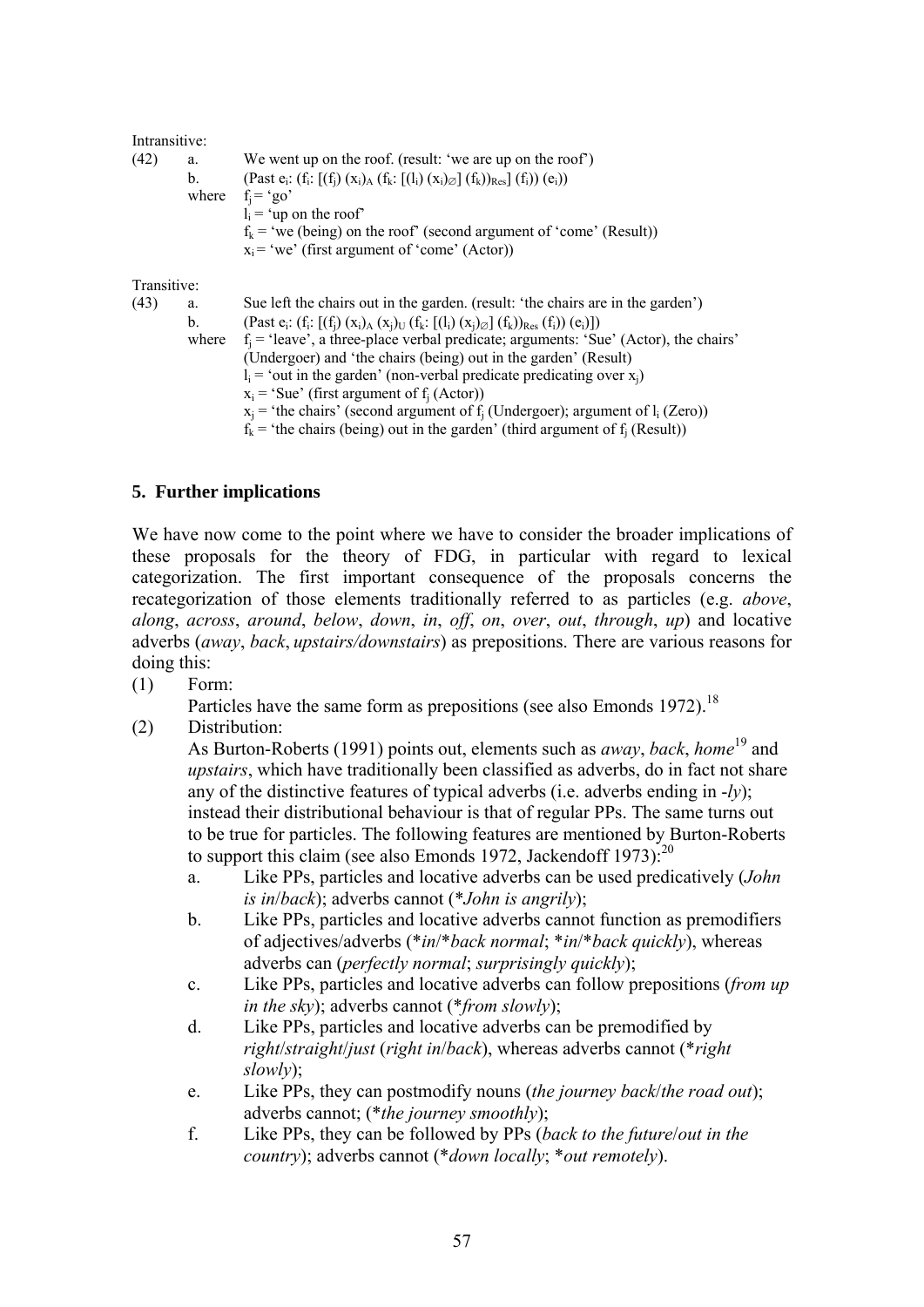g. Like (directional) PPs they allow ('exclamatory') fronting (*Into the house*/*In he ran!*; *Down the street*/*Away rolled the carriage!*); adverbs cannot (\* *Noisily he ran!*/ \* *Crazily rolled the carriage!*) (Burton-Roberts 1991:169-170; see also Jackendoff 1973:346-347).

In addition, PPs, particles and locative adverbs can all be used as the second argument of the verb *put* (*He put the books on the shelf/down/back*), while each of them can also occur in the so-called *with*-construction (*Into the dungeon with the traitors!*/*Off with his nose!*/*Outdoors with these noisy machines!*; Jackendoff 1973:347).

(3) Meaning and use:

 Prepositional phrases, particles and locative adverbs designate the same type of entity: all three are typically used to indicate the location of an individual or SoA. In many cases this can be explained historically. Thus, as McMichael (2006) points out, the majority of what he describes as spatial adverbs (some of which are perhaps more commonly regarded as particles; e.g. Bolinger (1971:17-18)) are morphologically complex, having derived from prepositional phrases (including the large number of locative adverbs/particles starting with *a*-, such as *about*, *across*, *after*, *above*, *ahead*, *along*, *around*, *aside*, *astray* and *away*; a smaller set starting with *be*- (e.g. *before*, *behind*, *below*, *beside*, *between*); as well as some other frequently used adverbs/particles (*back*, *down* and *over*)). One of the reasons that these adverbs/particles need not (or cannot) be used relationally, McMichael (2006:47) continues, is that the (original) argument is already contained in the grammaticalized form (e.g. side in *aside* ('on side') and *beside* ('by side'); head in *ahead* ('on head') and dune in *down* ('of dune', i.e. from the hill).

Secondly, the proposals allow for an important generalization at the Representational Level, in the sense that now each of the main types of predicates (verbal, nominal, adjectival and prepositional) can be used relationally or nonrelationally (cf. Emonds 1972, 1976; Jackendoff 1973; 1983:187; Huddleston 1984:349; Aarts 1992, 2008; Keizer 2008a etc.); or, as Huddleston (1984) puts it:

If … we take the view that prepositions occur as heads of phrases …, then there is no reason in principle why the above items [i.e. particles] should not simply be classified as prepositions which can occur either with or without a complement (just as many verbs, nouns and adjectives can occur with or without a complement) … (Huddleston 1984:349)

Items like *away*, *back*, *upstairs/downstairs*<sup>21</sup> can then be classified as obligatorily nonrelational; prepositions like *at*, *from*, *to*, *towards*, *via*, *with*22, *during*, *for*, *of*, *until* as obligatorily relational.

 Given the appositional structure of PP such as *up to the roof*, and considering the relational or non-relational nature of prepositions, we can now explain some of the differences in distribution between prepositions in these constructions:

- exclusively relational prepositions cannot occur in first position (\**He glanced* at *from behind*); $^{23}$
- exclusively non-relational prepositions easily occur in first position (back *to the station*; home *to his parents*; upstairs *to his room*), but can also occur in final position (*back* home, *up* back (as in when *I went up back for air* (Google)); *down*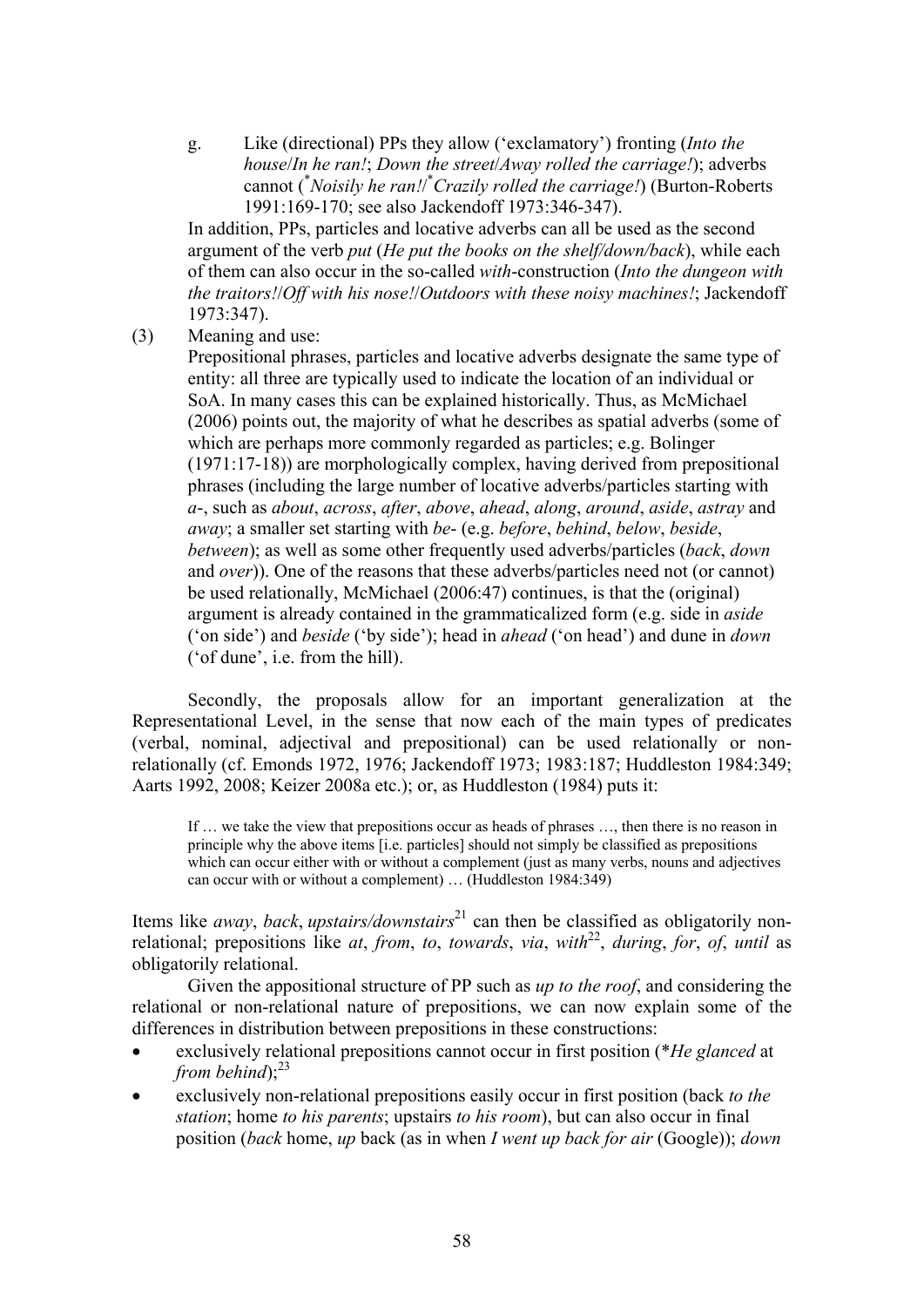prepositions that can be used both relationally and non-relationally can occur in both positions (e.g. up *on the roof*; *back* up *the roof*)

Further restrictions on the possible combinations of prepositions, as well as the (preferred) order in which they appear, are of a semantic nature. Thus incongruous combinations (like \**on off*) are excluded, while, according to Bolinger (1971:132) there also seem to be "a ranking whereby the last particle is most resultant-condition-like, while preceding ones are more direction-like or aspect-like" (hence *It slipped down off* rather than  ${}^{7}It$  *slipped off down*). Not surpringly, the choice of the prepositions in resultative constructions is restricted to those that can indicate a resultant state (i.e. locative prepositions like *up*, *out*, *down*, *in*, but not directional ones like *into*, *from* or *towards*), while combinations of two prepositions indicating result are unlikely to cooccur (\**They broke the door down out*; Bolinger 1971:134). In addition, the order of occurrence seems to be determined by the specificity of the information provided (with the more specific information typically following the more general information – hence also the tendency for the second element to be a full PP).

Thirdly, it will not have gone unnoticed that in this paper all prepositions have been analysed as lexical elements. FDG, however, makes a distinction between lexical adpositions (functioning as lexical heads) and grammatical adpositions (expressing semantic functions) (e.g. Hengeveld and Mackenzie 2008:259). For English, the latter group consists of a relatively small group: *at*, *from*, *via*, *for*, *to*, *until/till*, *towards* and *of* (Mackenzie 1992, 2001). One of the reasons for regarding these prepositions as grammatical is that they cannot be used by themselves as non-verbal predicates (as illustrated in (40a); Mackenzie 1992:12).<sup>24</sup> On the present approach, however, there is no need to regard these prepositions as grammatical: they are simply obligatorily relational. Note in this respect that it is equally impossible to use obligatorily relational adjectives by themselves as non-verbal predicates (example (44)): yet we do not conclude that these are grammatical adjectives.

#### (44) a. \**John is at/from/of*/*to*. b. \**John is fond*/*loath*.

Let us finally briefly consider the representation of prepositions and prepositional phrases at the Morphosyntactic Level. At this level, verbal, nominal and adjectival words appear in different morphosyntactic templates. Although not explicitly mentioned in Hengeveld and Mackenzie (2008), it will be will assumed that there are also adpositional words. Again, it turns out that these adpositional words behave just like the other word classes in that they allow for different types of complements (see Huddleston 1984:344f.):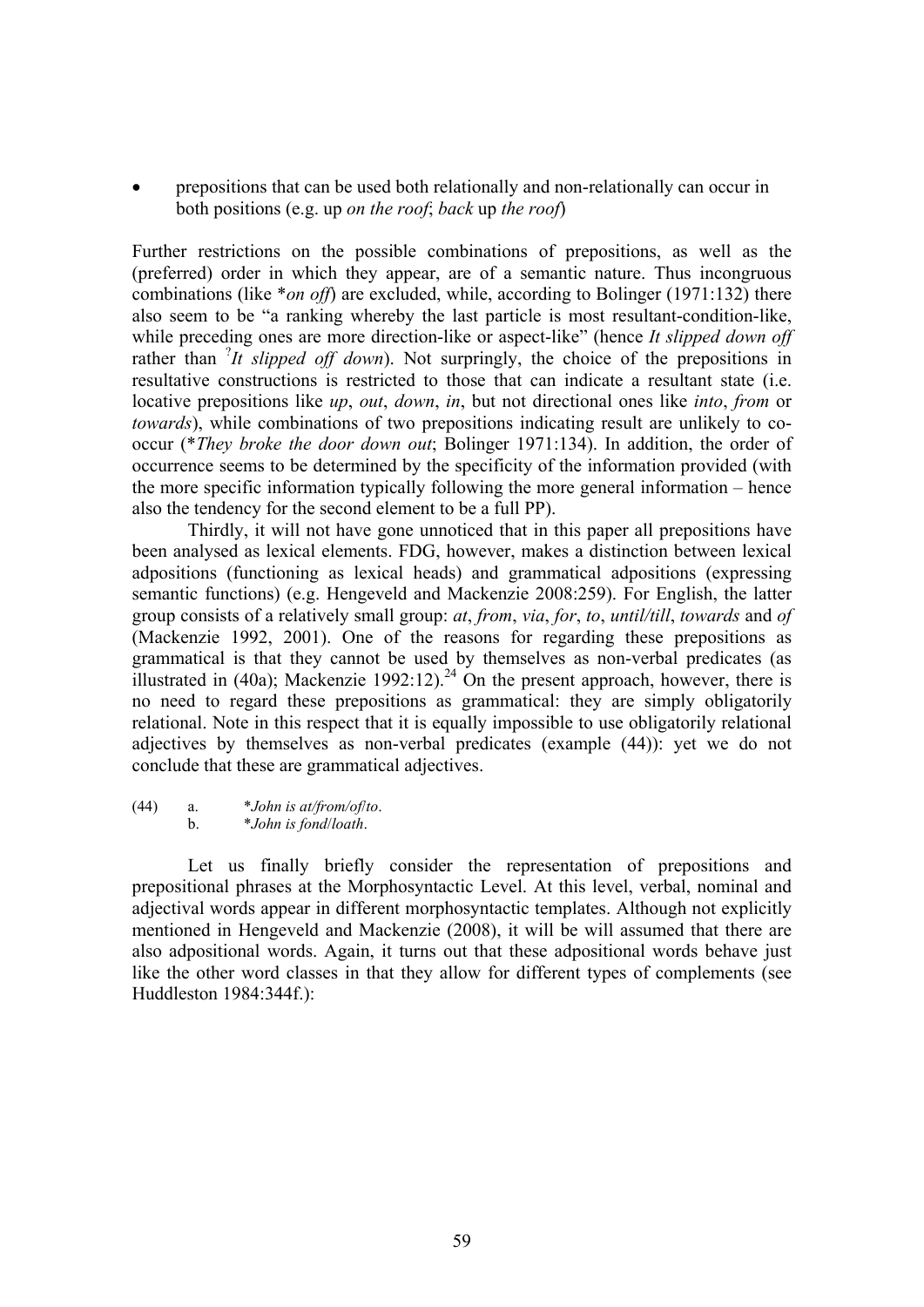| Template                                                                                     | Examples                                                              |
|----------------------------------------------------------------------------------------------|-----------------------------------------------------------------------|
| $\vert$ (Adp <sub>i</sub> : [(Adw <sub>i</sub> ) (Np <sub>i</sub> )] (Adp <sub>i</sub> ))    | under the table, before the revolution, in three weeks                |
| $\left[ (Adp_i: [(Adw_i) (Adp_i)] (Adp_i) \right]$                                           | from under the table, until after the revolution, back to the station |
| $\Delta$ (Adp <sub>i</sub> : [(Adw <sub>i</sub> ) (Ap <sub>i</sub> )] (Adp <sub>i</sub> ))   | (he left her) for dead, (well-wishers) from poor to rich              |
| $\Delta$ (Adp <sub>i</sub> : [(Adw <sub>i</sub> ) (Advp <sub>i</sub> )] (Adp <sub>i</sub> )) | from there, until now, since then                                     |
| $\vert$ (Adp <sub>i</sub> : [(Adw <sub>i</sub> ) (Cl <sub>i</sub> )] (Adp <sub>i</sub> ))    |                                                                       |
| finite decl. clause:                                                                         | before he went off to America to become a Broadway star (BNC)         |
| <i>ing</i> clause:                                                                           | (And she insisted) on being chauffeured round in a Daimler (BNC)      |
| interrogative clause:                                                                        | (quit worrying) about who is most important (COCA)                    |

**Table 1: Adpositional templates at the Morphosyntactic Level** 

The final category, of prepositions with clausal complements, is of particular interest. Traditionally, when items such as *before*, *after*, *since* and *until* introduce a finite declarative clause, they are analysed as conjunctions; when what follows is an -*ing*clause or an interrogative clause, they are analysed as prepositions. Various linguists, however, have objected to such a division; Huddleston (1984), for instance, wonders

… why we should make a primary part-of-speech division on the basis of such a specific distinction in the kind of complement – tensed declarative clause vs NP or clause of some other kind. As we have seen, members of the three major parts of speech have to be subclassified according to what complements they take … there is much to be said for conflating prepositions and conjunctions into a single class, which would then similarly be subclassified according to the kind of complements permitted (Huddleston 1984:340).<sup>25</sup>

It seems therefore justified to classify lexical items like *before* and *until* as prepositions, irrespective of the type of complement they take.

## **6. Conclusion**

On the basis of semantic and syntactic evidence I have argued that English MPconstructions can be divided into various types. Each of these types has subsequently been provided with an analysis at the Representational Level, reflecting the distinctive features of these construction types. The analyses, it was pointed out, were based on an earlier proposal for the treatment of simple verb-preposition constructions; applying these analyses to MP-constructions was seen as a way of testing this earlier proposal.

As it turned out, the previous analyses presented proved also relevant to the treatment of MP-constructions. Thus, the composite predicate construction, analysed as a combination a verb and a preposition which together function as one (one-place or two-place) predicate (e.g. *come across*, *show around*), can also be found in constructions with two prepositions (e.g. *walk out on*, *play off against*). The same was true for the other two constructions: the resultative construction (e.g. *We went up on the roof*; Sue left the chairs out in the garden) and the more straightforward  $V + PP$ construction (*I climbed out to the fire escape*; *I took him back to the station*). Interestingly, however, these turned out to be subtypes of a new major constructions type, the appositional MP-construction, which was shown to contrast semantically and syntactically with the composite predicate construction. This in turn led to a preliminary definition of restrictive apposition (not just prepositional, but of any type) in FDG, specifying the characteristics of this construction at each of the four levels.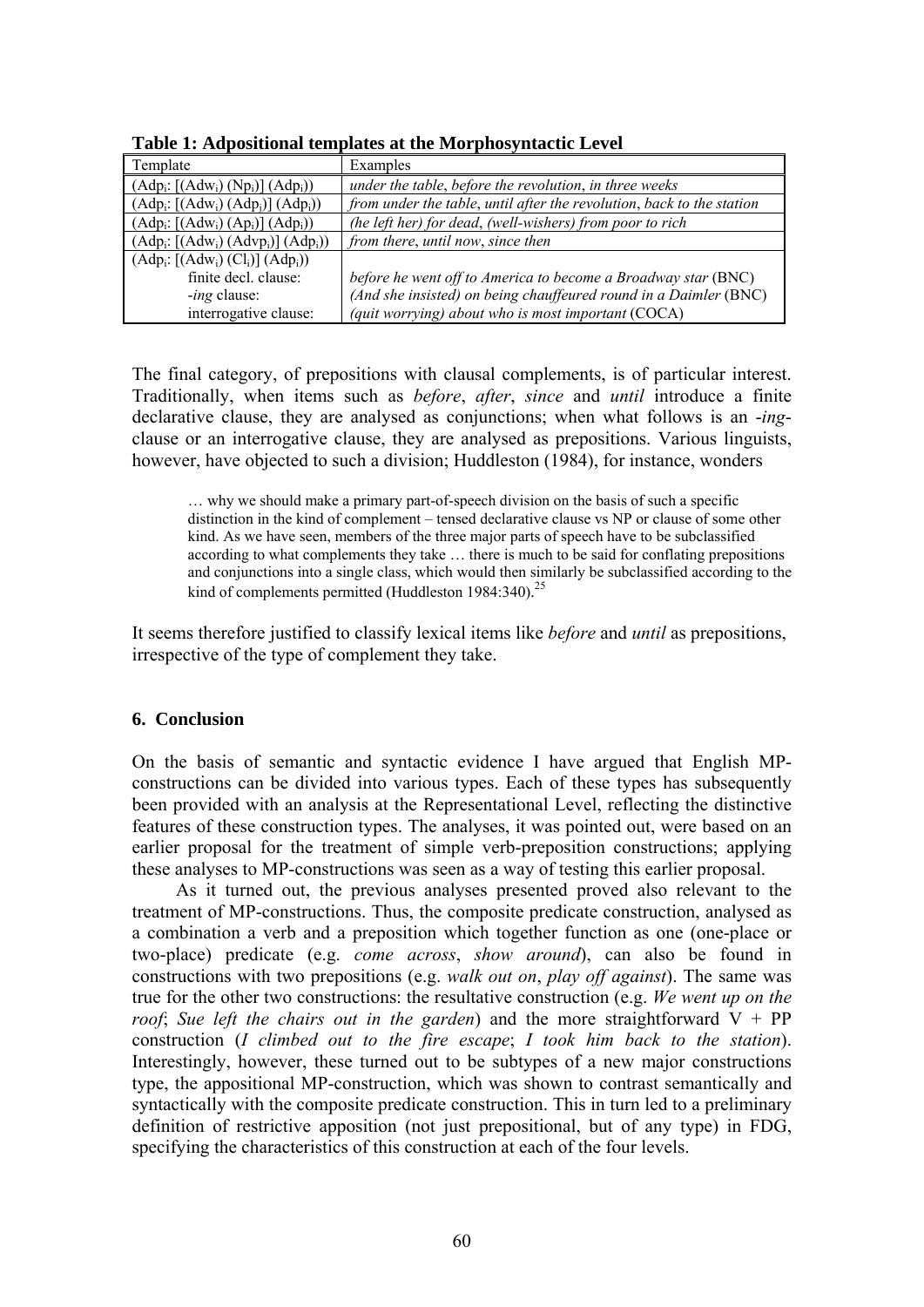Finally, the paper considered some of the wider implications of these proposals for the theory of FDG. These implications primarily concerned the categorization of some of the lexical elements involved. It was argued that

- (a) what are traditionally referred to as particles or locative adverbs are better regarded as prepositions
- (b) there is no need to distinguish a set of grammatical prepositions; these can be regarded instead as obligatorily relational prepositions
- (c) the elements *before*, *until* etc., when followed by a finite declarative clause, are to be regarded not as conjunctions, but as prepositions.

These changes, it is felt, will enhance the elegancy, efficiency and consistency of the theory of FDG.

#### **References**

- Aarts, Bas. 1992. *Small clauses in English: the non-verbal types*. Berlin: Mouton de Gruyter.
- Aarts, Bas. 2008. *English syntax and argumentation*. 3rd edition. Basingstoke, Hampshire & New York: Palgave MacMillan.
- Bolinger, Dwight. 1971. *The phrasal verb in English*. Cambridge MA: Harvard University Press.
- Burton-Roberts, Noel. 1975. Nominal apposition. *Foundations of Language* 13. 391- 419.
- Burton-Roberts, Noel. 1991. Prepositions, adverbs and adverbials. In I. Tieken Boon van Ostade and J. Francis (eds.), *Language: Usage and Description*. Amsterdam: Rodopi.
- Dehé, Nicole. 2002. *Particle verbs in English. Syntax, information structure and intonation*. Amsterdam: John Benjamins.
- Dikken, Marcel den. 1995. *Particles*. Oxford, Oxford University Press.
- Emonds, Joseph. 1972. Evidence that indirect object movement is a structuring preserving rule. *Foundations of Language* 8. 546-561.
- Emonds, Joseph. 1976. *A transformational approach to English syntax*. New York: Academic Press.
- Enfield, Nick and Gerard Diffloth. 2007. Introducing Kri, a Vietic language of Laos. Typescript, MPI for Psycholinguistics.

<http://www.mpi.nl/Members/NickEnfield/Publications> (October 2009).

- Francis, W. N. 1958. *The structure of American English*. New York: Ronald.
- Gries, Stephan T. 1999. Particle movement: a cognitive and functional approach. *Cognitive Linguistics* 10. 105-145.
- Haugen, E. 1953. On resolving the close apposition. *American Speech* 28. 165-170.
- Hengeveld, Kees & Mackenzie, J. Lachlan 2006, Functional Discourse Grammar. In: Brown, K. (ed.), *Encyclopedia of language and linguistics*, 668-676. Oxford: Elsevier.
- Hengeveld, Kees & Mackenzie, J. Lachlan 2008. *Functional Discourse Grammar*. Oxford: Oxford University Press.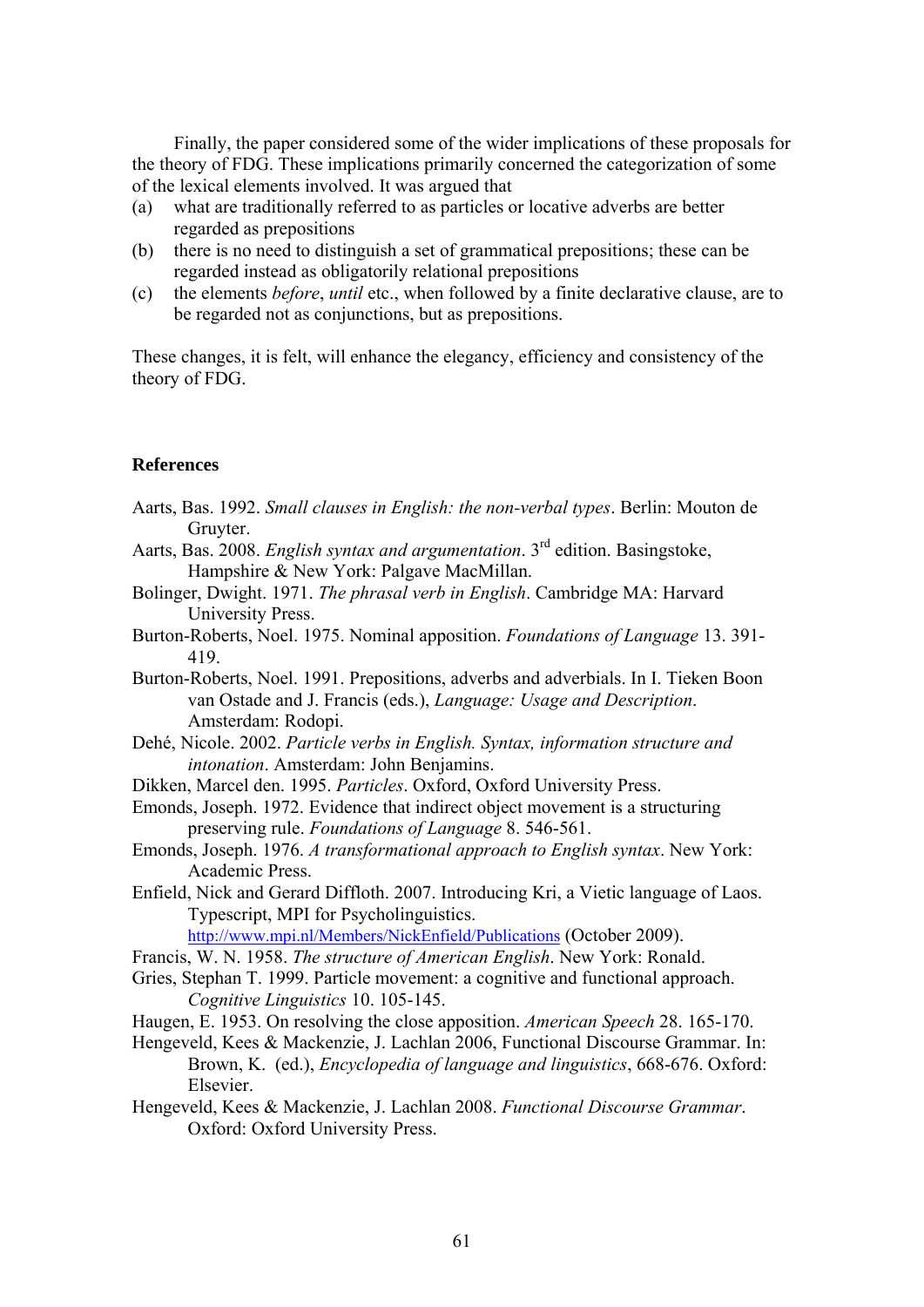- Hill, L.A. 1968. *Prepositions and adverbial particles. An interim classification; semantic, structural, and graded*. Oxford: Oxford University Press.
- Hockett, Ch. F. 1955. Attribution and apposition in English. *American Speech* 30. 99- 102.
- Huddleston, Rodney. 1984. *An Introduction to the Grammar of English*. Cambridge: Cambridge University Press.
- Huddleston, Rodney & Geoffrey K. Pullum. 2002*. The Cambridge Grammar of the English Language*. Cambridge: Cambridge University Press.
- Jackendoff, Ray. 1973. The base rules for prepositional phrases. In Stephen R. Anderson and Paul Kiparsky (eds.), *A festschrift for Morris Halle*, 345-356. New York: Holt, Rinehart and Winston.
- Jackendoff, Ray. 1983. *Semantics and cognition*. Cambridge MA: MIT Press.
- Keizer, Evelien. 2005. Close appositions. In Casper de Groot and Kees Hengeveld (eds.), *Morphosyntactic expression in Functional Grammar*. Berlin: Mouton de Gruyter.
- Keizer, Evelien. 2007. *The English noun phrase: the nature of linguistic classification*. Cambridge: Cambridge University Press.
- Keizer, Evelien. 2008a. English prepositions in Functional Discourse Grammar. *Functions of Grammar* 15(2). 216-256.
- Keizer, Evelien. 2008b. Reference and Ascription in F(D)G: an inventory of problem and some possible solutions. In Jan Rijkhoff and Daniel García Velasco (eds.), *The Noun Phrase in F(D)G* (Trends in Linguistics,) 181-220. Berlin: Mouton de Gruyter.
- Keizer, Evelien. In press. Verb-preposition constructions in Functional Discourse Grammar. Verb–preposition constructions in FDG. *Lingua* (2008), doi:10.1016/j.lingua.2007.12.007.
- Mackenzie, J. Lachlan. 1992. English spatial prepositions in Functional Grammar. *Working Papers Functional Grammar* 46.
- Mackenzie, J. Lachlan. 2001. Adverbs and adpositions: the Cinderella categories of Functional Grammar. In M.J. Pérez Quintero (ed.) *Challenges and developments in Functional Grammar*. (Monographic section of *Revista Canaria de Estudios Ingleses* 42), 119-135. La Laguna, Tenerife: Servicio de Publicationes, Universidad de La Laguna.
- McMichael, Andrew. 2006. The a's and be's of English prepositions. In Patrick Saint-Dizier (ed.), *Syntax and semantics of prepositions*, 43-56. Dordrecht: Springer.
- Meyer, Charles F. 1992. *Apposition in contemporary English*. Cambridge: Cambridge University Press.
- Pérez Quintero, M.J. 2004. Adpositions in FG: has Cinderella been invited to the ball? In Henk Aertsen, Mike Hannay and Rod Lyall (eds.), *Words in their places: a Festschrift for J. Lachlan Mackenzie*, 153-168. Amsterdam: Faculty of Arts, Vrije Universiteit Amsterdam.
- Quirk, Randolph, Sidney Greenbaum, Geoffrey Leech & Jan Svartvik 1985. *A comprehensive grammar of the English language*. London: Longman.
- Sopher, H. 1971. Apposition. *English Studies* 52. 401-412.
- Taylor, John. 2002. Cognitive Grammar. Oxford Textbooks in Linguistics. Oxford University Press.
- Visser, F. Th. 1970. *An historical syntax of the English language. Part 1: Syntactical units with one verb*. Leiden: E.J. Brill.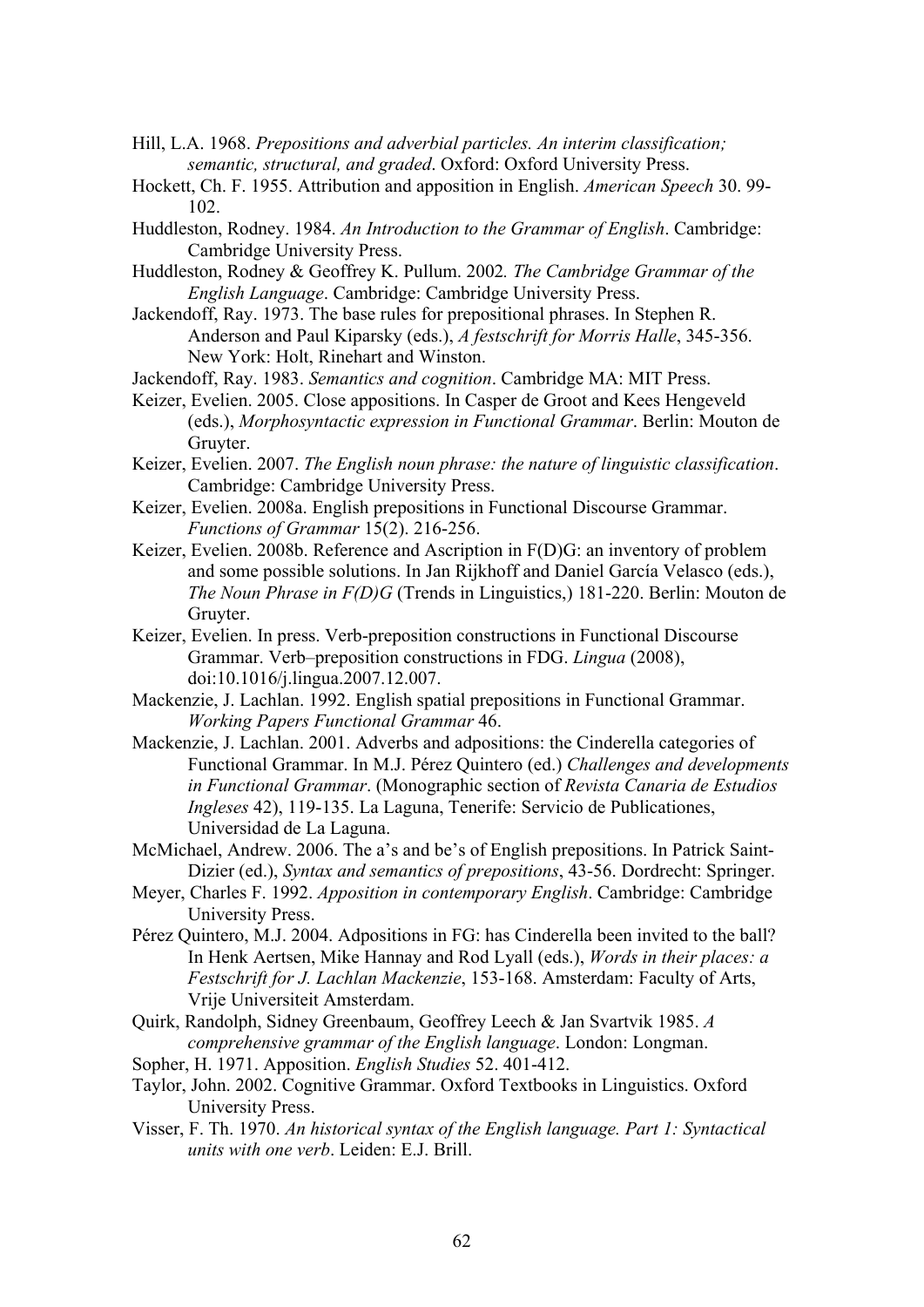#### **Notes**

1 For a detailed discussion of verb-preposition constructions and brief overviews of the literature see e.g. Gries (1999) and Dehé (2002).

2 The *Collins Cobuild English Grammar* (1990:169-170) provides (nonexhaustive) lists of transitive and intransitive three-word phrasal verbs, but offers no analysis. Hill (1968) offers a detailed classification of possible 'patterns' with particles (combinations of prepositions and particles with other linguistic elements), including patterns with more than one prepositions/particle. Bolinger (1971) devotes one chapter to phrasal verb constructions with more than one particle. Brief discussions of occasional examples of MP-constructions can be found in Den Dikken (1995:144) and Gries (1999:110). For a historical account, see Visser (1970:407-410).

3 Note, for instance, that in the case of complex verbs formed through object (or Undergoer) incorporation, the English equivalents do not typically form one unit at the Representational Level (e.g. Dutch *tandenpoetsen* 'to brush one's teeth'), since verb and second argument do not form a separate layer. The same is true for such Asian languages as Kri, a Loa language, which has verbs to denote complex SoAs like 'to be washed away by flowing water' or 'to measure something by hand spans' (see Enfield and Diffloth 2007); once again, the English equivalents do not form one semantic unit at the Representational Level.

Where XP is a phrase headed by the particle *down*;  $\theta$ <sup>*'*</sup> is in Spec SC<sub>1</sub>, while *the books* (as the subject) is in Spec  $SC<sub>2</sub>$ .

 Note, however, that elsewhere Den Dikken (1995:69) claims that in these constructions 'it is the particle-cum-PP complex which is responsible for θ-marking the books', which can only mean that *down on the shelf* is to be regarded as one unit. 6 When the order of preposition and direct object NP is reversed, coordination is possible:

(i) Pete turned the lights off and the heating on/off. This can be taken to indicate that direct object NP and preposition do form one unit; they do, not however, form a PP. (NB: PPs can be clefted, SCs cannot; compare (9f) and (10f).)

7 In the original proposal (Keizer, in press), this argument was analysed as an abstract Locative; alternatively it might be regarded as a Recipient. Given the highly abstract nature of the relation between this argument and the verb, it may, however, be more appropriate to analyse the arguments in question simply as a second or third participant in the SoA denoted. This seems to be captured most accurately by assigning it the semantic function Reference.

8 Note that in the analysis proposed here, the non-verbal construction is not represented as a SoA, but as the Configurational Property which functions as the head of a SoA. This reflects the fact that these non-verbal constructions cannot take SoAmodifiers (e.g. *yesterday*) or operators (e.g. tense).

9 Note that some combinations are more accessible than others, both in terms of the set of adverbs allowed in this position and in terms of the position in which they can appear (between verb and first preposition; between the two prepositions). No doubt this degree in accessibility is directly related to an expression's degree of

idiomaticity/transparency. Thus *put up with* seems to allow only manner adverbs; these can appear only in between the preposition and the verb The combination *walk out on*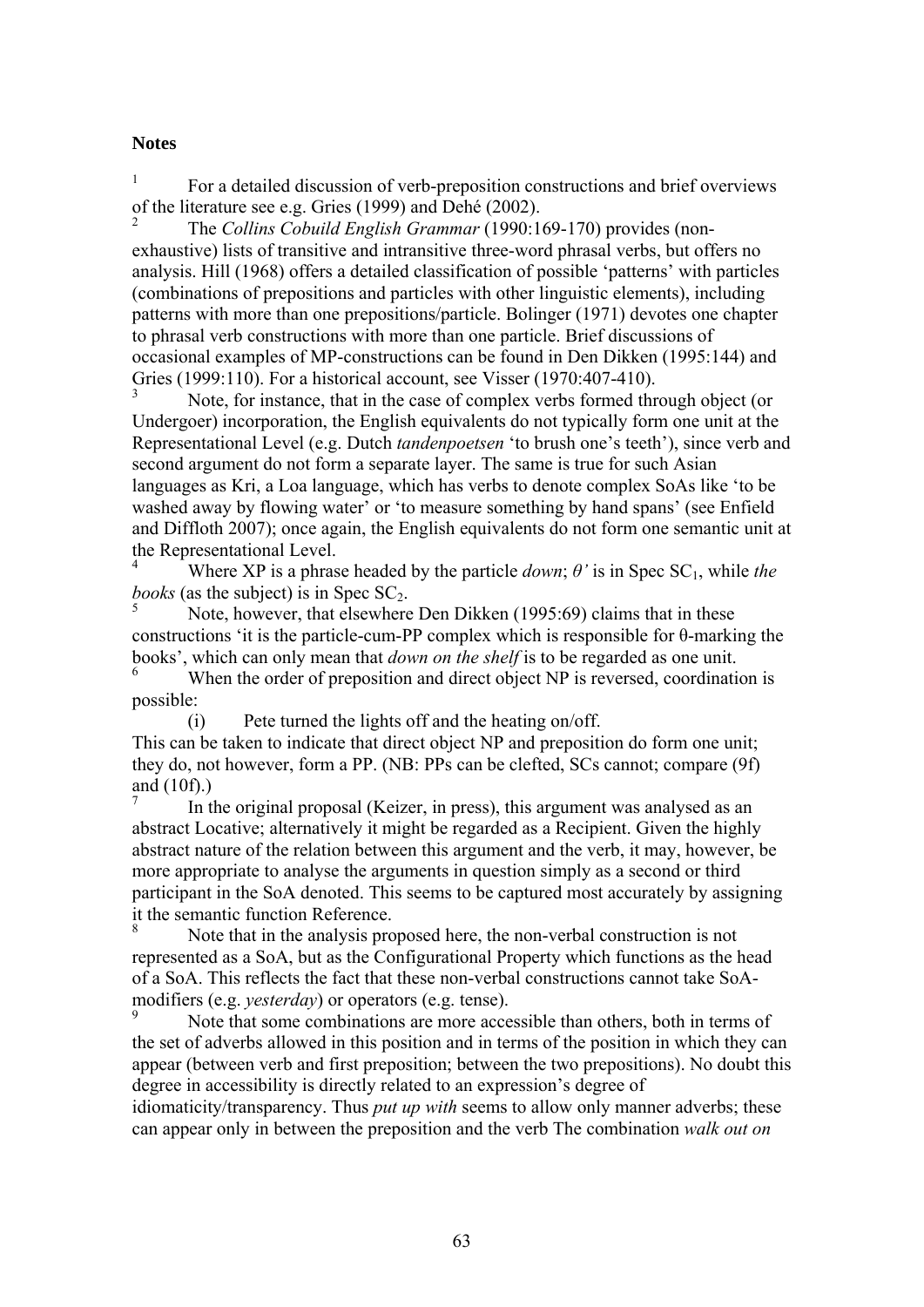also allows for frequency adverbs and even prepositional phrases, but again in one position only; *miss out on*, however, allows manner adverbs in both positions.

- (ia) … he is condemned to *put up patiently with* everything (Google)
- (ib) It turns out his father left his first wife when he returned from the navy to find out she had been unfaithful and he *walked out immediately on* her (Google)
- (ic) There have been lots of furious rows and I've threatened to *walk out for good on* dozens of occasions, (Google)
- (id) Following the 2002 election I was of course disappointed *to miss out narrowly on* a seat. (Google)
- (ie) Mike East showed glimpses of his 2004 form …, almost catching German Carsten Schlangen on the line, to *miss narrowly out on* a final berth in the men's 1500m. (Google)

Both positions for adverb placement are also available with Construction II (e.g. *He went quickly back to the house*/*He went back quickly to the house*), although here too there may be slight differences depending on the particular combination of verb and prepositions, as well as on the adverb in question. Since there seem to be no systematic differences in this respect between the various types of MP-construction, this has not been used as a criterion to distinguish these types.<br><sup>10</sup><br>When we look at the negativity of examine

When we look at the possibility of coordinating only the second prepositional unit, results vary. Although I have not been able to find any authentic examples, the sentences in (ia&b) are definitely more acceptable than those in (27), especially when the coordinator is emphasized (ia' $&b$ ):

- (ia)  $\frac{1}{2}$  couldn't put up with his paranoia and with his megalomania.
- (ia') I couldn't put up with his paranoia AND with his megalomania.
- $<sub>(ib)</sub>$ </sub>  $\mathrm{R}^2$ She walked out on her family and on her friends.
- (ib') She walked out on her family AND on her friends.

When we consider transitive composite predicate constructions, there appear to be clear differences in acceptability between the various combinations:

- (iia) I put him down as shy, not as arrogant.
- $(iia')$ I put him down as shy, not down as arrogant.
- $(iib)$ <sup>\*</sup>I talked her out of resigning, but not of moving to New York.

(iib') I talked her out of resigning, but not out of moving to New York. A number of (interacting) factors thus seem to determine the acceptability of such coordinated constructions, including prosodic features, transitivity, fixedness/transparency of the combination, choice of preposition (measure of semantic content), etc.

11 That is, not without changing the meaning; thus we can have both e.g. *She walked out* and *She walked on him*, but neither can be used as a paraphrase of *She walked out on him*. Similarly, leaving out the second preposition in a sentence like *They put up with blockades* yields a sentence that is grammatical (*They put up blockades*), but which has an entirely different meaning/semantic representation.

See Gries (1999:109-113) for a list of factors governing the alternation in verbparticle constructions like *John picked up the book/John picked the book up*.<br><sup>13</sup> As pointed out by Bolinger (1971:142-143), placing the direct object between

the two prepositions is possible only when the second preposition is used relationally (i.e. heads a prepositional phrase), not when it is used non-relationally, as in the following examples: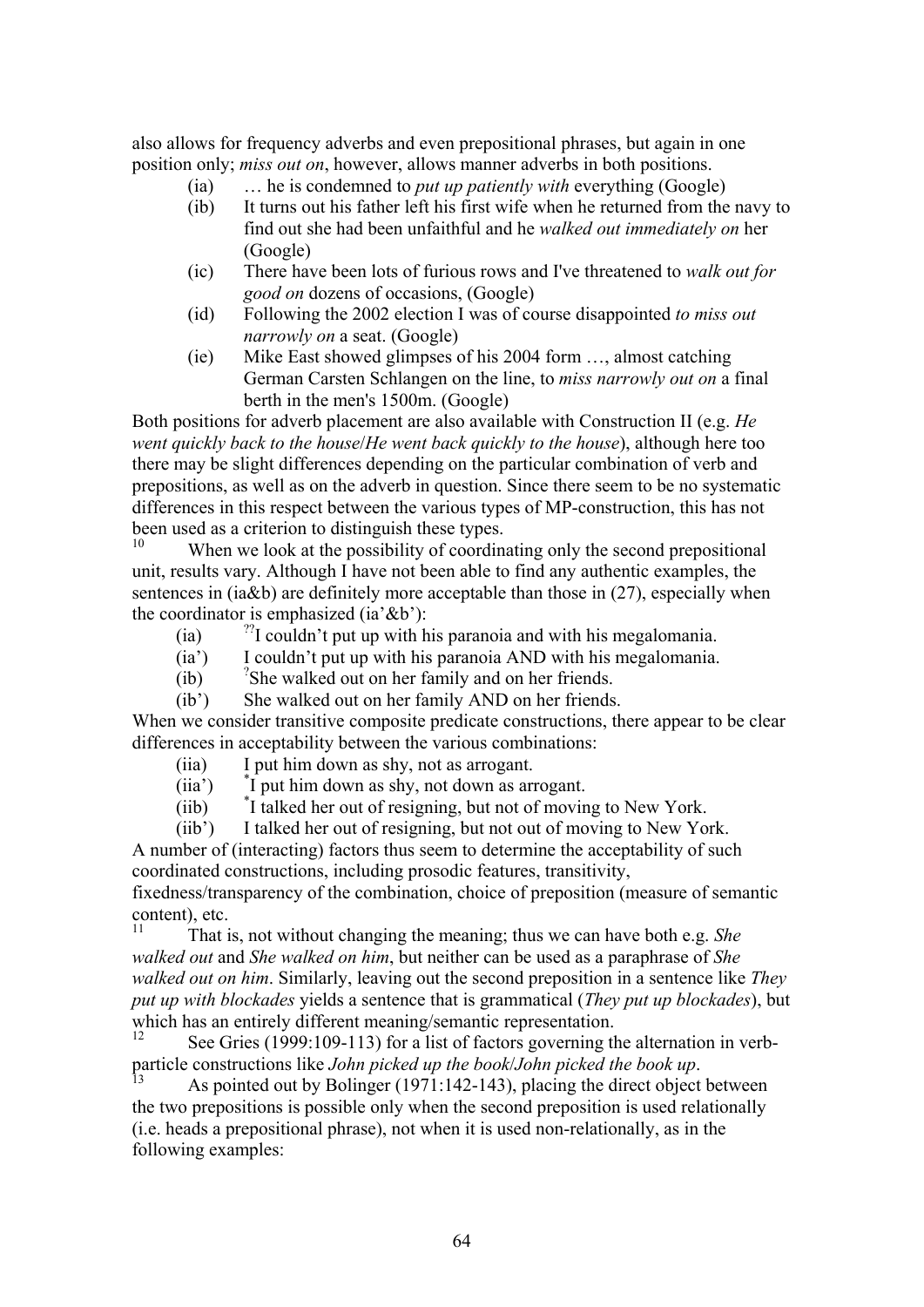- $(i)$  a. I tried to push back the catchbolt in.
- $\mathbf{b}$ .  $\mathbf{b}$ . Bring on your friends over.
- $c.$  \* They brought back the children home.

It is likely that such combinations are excluded because the second preposition is both semantically (in terms of specificity) and syntactically (in terms of complexity) too light to appear in final position. Note in this respect that many prepositions (or locative adverbs) beginning with *a-* are acceptable in this position, as they are historically derived from prepositional phrases (Bolinger 1971:142-143; see also Section (5) below):

- (ii) a. They pulled back the divers aboard.
- $b.$  He reeled in the catch astern.

14 Although I agree with Taylor that we are dealing with a case of apposition here, I do not think his analysis is complete, or necessarily correct. It is incomplete in that it does not provide an analysis of the first part (*down there*), which in itself may be argued to involve apposition. It may also be incorrect, since it seems to be more plausible to divide the phrase in question into the component parts *down* and *there on the ground* (where the second part would involve another case of apposition). Note for instance that it is possible to place the direct object immediately after *down* (*He put down the box on the floor*; an attested example would be *We used to go up there and bomb, put down all the bombs there on Iwo Jima* (Google)), but not after *down there* (\* *He put down there the box on the floor*). Obviously, these constructions need further consideration; unfortunately it is outside the scope of this paper to discuss them in any more detail.

In addition, it has been claimed that the two parts of a nominal appositional construction are arbitrarily reversible (e.g. Sopher 1971). As pointed out by Keizer  $(2005:292-293; 2007:37-38)$ , this is not necessarily the case.

16 Occasionally, omitting the final PP can lead to semantically and syntactically illformed constructions, as in:

(i) He lives *over/out/up* \*(*in Wales*).

The question that arises is whether it is still plausible to analyse the PP *in Wales* here as an appositional modifier. As I see it, there are two possible solutions:

- (a) Either we accept that in these constructions *in Wales* is an argument, not a modifier; in other words that the prepositions *over/out/up* are used relationally;
- (b) Or we hold on to an analysis in which *in Wales* is used as an appositional modifier and *over/out/up* as non-relational prepositions. We account for the obligatoriness of the second element by saying that the verb *live* imposes restrictions on its argument.

The latter view seems to be supported by the fact that in similar constructions the prepositions *over*/*out*/*up* etc. can be used non-relationally (example (iia)); this seems to indicate that it is indeed the verb *live* that imposes the restrictions, not the prepositions. Moreover, even in such constructions as (iib), involving the element *back*, the following PP cannot be omitted. It is, however, generally accepted that *back* is non-relational (see also below); the following PP must therefore be a modifier. I will therefore assume that even in these constructions the prepositional units are appositional constructions.

- (iia) He stayed *over* (*in London*); *out* (*in the field*); *up* (*in his room*)
- (iib) He lives *back in the woods* (Google)

17 For a detailed justification for the view that the two component parts (of restrictive nominal appositions in English) are non-referential, see Keizer (2007:ch. 3).